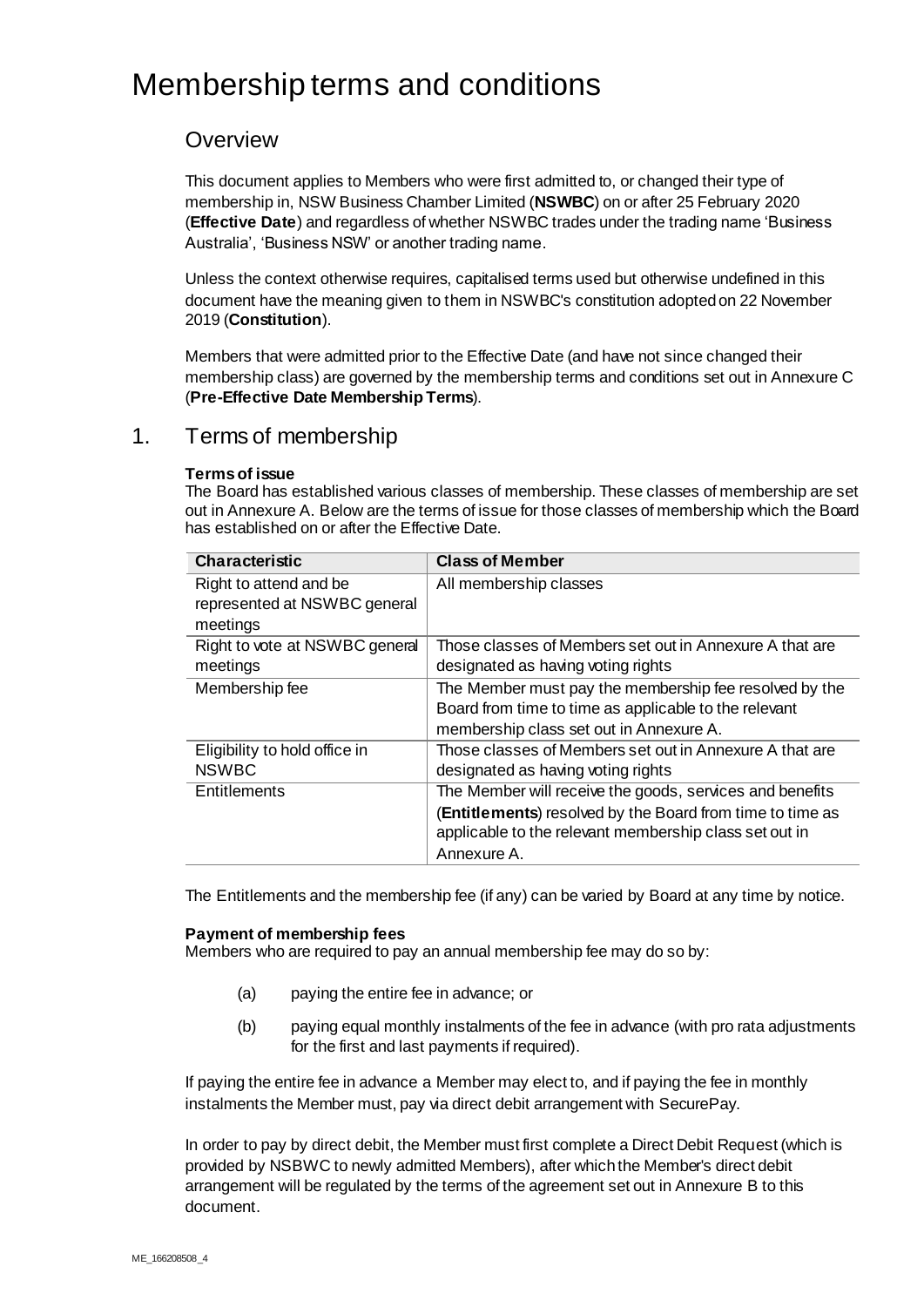If a Member resigns from membership, it will be liable for membership fees up to and including the end of the calendar month in which the resignation takes effect.

# **Termination of membership class**

The Board may at any time, by giving notice to affected Members, terminate a class of membership.

# 2. Terms and conditions of services

# **Introduction**

Below are the general terms on which NSWBC will supply Entitlements to Members (whether directly, through one of its related entities or in association with pre-selected companies and service providers) (**Services Terms**).

# **Specific terms may apply**

The supply of particular goods and services by NSWBC or its related entities or partners (for example, legal services provided by Australian Business Lawyers & Advisors Pty Ltd) may be subject to additional, specific terms and conditions. Where a Member's membership gives it access to Entitlements, the price for which is not included in that Member's membership fee, additional fees will apply in order to access such Entitlements. These prices can be varied by NSWBC at any time. Members should, before using NSWBC's Entitlements, enquire as to whether any specific terms and conditions apply.

To the extent that any specific terms and conditions are inconsistent with these Services Terms, the specific terms will prevail.

# **Variations**

NSWBC may at any time vary these Services Terms at any time after giving 14 days' notice to Members where possible by email or otherwise by notice through NSWBC's website. If a Member disagrees with any variation of the Services Terms, the Member may by written notice to NSWBC, terminate its membership in accordance with the Constitution.

# **Privacy**

NSWBC's collection, holding, use and disclosure of personal information is dealt with in its Privacy Policy, which is available a[t www.businessaustralia.com/privacypolicy](http://www.businessaustralia.com/privacypolicy).

### **Limitation of liability**

To the extent that a Member acquires goods or services from NSWBC as a 'Consumer' (within the meaning of section 3 of the Australian Consumer Law (as set out in Schedule 2 to the *Competition and Consumer Act 2010* (Cth)), that Member may have certain rights and remedies (including, without limitation, consumer guarantee rights) that cannot be excluded, restricted or modified by these Services Terms.

To the extent permitted by law (unless otherwise expressly set out in these Services Terms), all terms, conditions, warranties, guarantees, rights, remedies, liabilities or other terms express or implied, statutory or otherwise, custom, or the general law that impose any liability or obligation on NSWBC under these Services Terms are expressly excluded.

Nothing in these Services Terms limits any condition, guarantee or warranty imposed by the Australian Consumer Law, including any consumer guarantee rights that may apply. NSWBC's liability to a Member arising directly or indirectly under or in connection with these Services Terms or the performance or non-performance of these Services Terms (or other relevant terms) and whether arising under any indemnity, statute, in tort (for negligence or otherwise), or on any other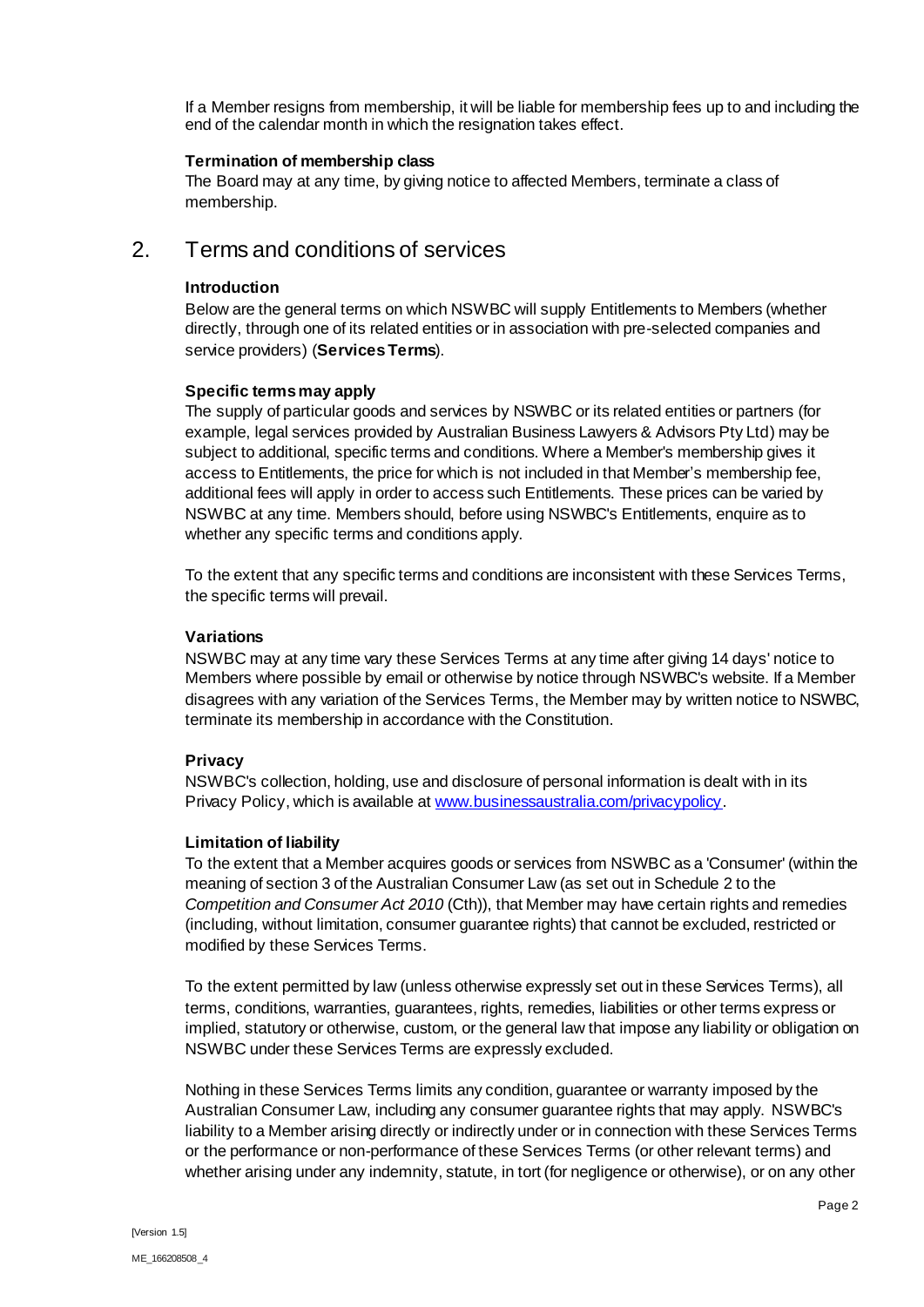basis in law or equity is limited as follows:

- (a) NSWBC will have no liability whatsoever to the Member for any loss, harm, damage, cost or expense (including legal fees) unless the loss, harm or damage was due to NSWBC's fraud, negligence or misconduct, in the nature of special. indirect or consequential loss or damage (including, without limitation, economic loss, loss of contract, loss of profit or revenue, loss of opportunity, loss of production, production stoppage or loss of data); and
- (b) the aggregate of NSWBC's liability to the Member is otherwise limited to an amount not exceeding the annual membership fee paid by the Member to NSWBC.

Where NSWBC cannot exclude a condition, guarantee or warranty imposed by the Australian Consumer Law, except for goods or services of a kind ordinarily acquired for personal, domestic or household use or consumption (in respect of which NSWBC's liability is not so limited under these Services Terms), NSWBC's liability to the Member for a failure to comply with the obligations under the Australian Consumer Law is limited to:

- (a) in the case of services, supplying the services again or payment of the cost of having the services supplied again; and
- (b) in the case of goods, replacing the goods, supplying equivalent goods or repairing the goods, or payment of the cost of replacing the goods, supplying equivalent goods or having the goods repaired.

### **Use of services**

A Member must only use NSWBC's goods, products or services for their own proper and lawful purposes. A Member must not, wholly, partly, directly or indirectly, assign, commercialise, transfer, on-sell, on-supply or otherwise make available any goods, products or services supplied by NSWBC to any third party.

Where a Member is given access to an 'advice line' or other telephony service, the following terms apply:

- (a) The Member or its representatives (**Users**) must at all times be polite, professional and courteous when dealing with NSWBC staff.
- (b) Users must not use the service in a manner which is 'unreasonable' or 'unacceptable', as described below.
- (c) Use of the service will be considered unreasonable if it is used in a manner which is other than as NSWBC intends.
- (d) Use of the service will be unreasonable if it adversely affects the service or otherwise adversely affects the use by other Users of the service, including if the use:
	- (i) could not be reasonably regarded as ordinary and genuine business use for the Member;
	- (ii) is for fraudulent purposes;
	- (iii) is not consistent with the Member's obligations under these Services Terms; or
	- (iv) is, in NSWBC's opinion, abnormal, excessive or unreasonably high;
- (e) Users must not: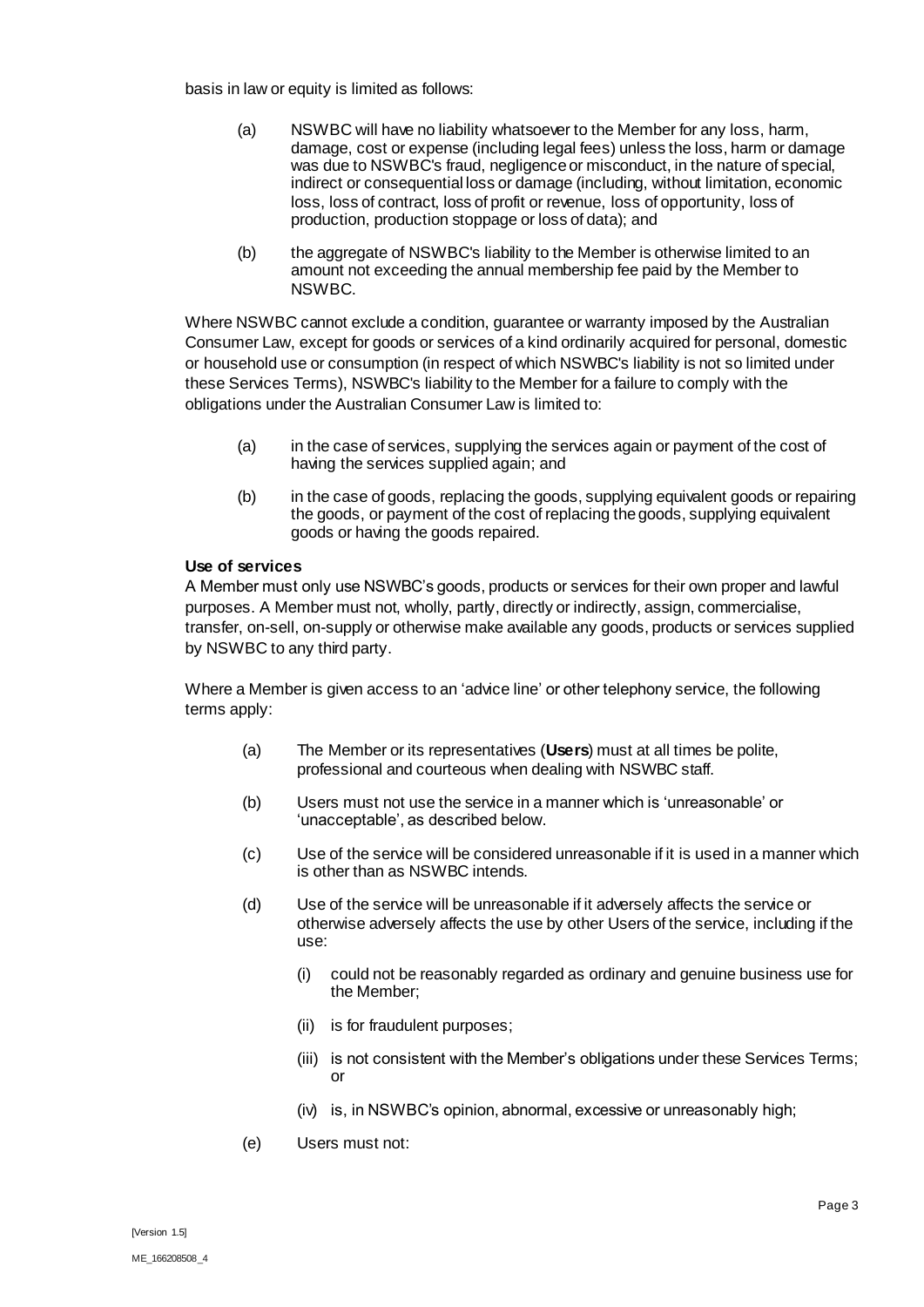- (i) use the service in a manner which interferes or compromise or is designed to interfere or compromise with the use of the service by other customers or Members;
- (ii) provide NSWBC with false information in order to use the service;
- (iii) use the service to defame, harass or abuse anyone or violate their privacy;
- (iv) contravene any applicable laws when using the service;
- (v) infringe anyone's intellectual property rights including confidential information when using the service; or

### **Suspension of services for breach**

NSWBC may at any time suspend the provision of goods and services to any Member that:

- (a) breaches these Services Terms;
- (b) breaches the Constitution; or
- (c) is guilty of any act, conduct or practice which is dishonourable or inconsistent with membership or is calculated to bring discredit on or to NSWBC or otherwise prejudicial or inimical to NSWBC's interests.

# **Australian Business Industrial**

Members domiciled in New South Wales who are in a class of membership that carries membership fees are offered, on admission to NSWBC membership, admission to membership of Australian Business Industrial (**ABI**).

ABI is the registered industrial relations affiliate of NSWBC. It represents its members in award negotiations and monitors a wide range of awards to keep its members abreast of any changes that may affect their business. The industrial advocates and lawyers who appear for ABI represent the collective interests of ABI members at both Federal and State Industrial Tribunals when relevant awards are being made or varied.

In respect of those Members who are eligible for and agree to become members of ABI, the annual membership fee for ABI will be paid on behalf of the member by NSWBC.

Members of ABI must give at least two weeks' written notice of resignation addressed and delivered to the Secretary/Treasurer of ABI. There is no refund of the ABI membership fee upon resignation or termination of membership of NSWBC or ABI.

Members of ABI are required to notify the Secretary/Treasurer of ABI within fourteen (14) days after:

- (a) the business or part of the business of the member is assigned or transferred to a party who is not a member of ABI; or
- (f) such a non-member succeeds to the business or part of the business of the member.

The ABI Council has the discretion to determine the membership fee payable by the members or any class of members of ABI in accordance with Rule 22 of the Rules of ABI. The date and manner of payment of the levy shall be determined by the ABI Council.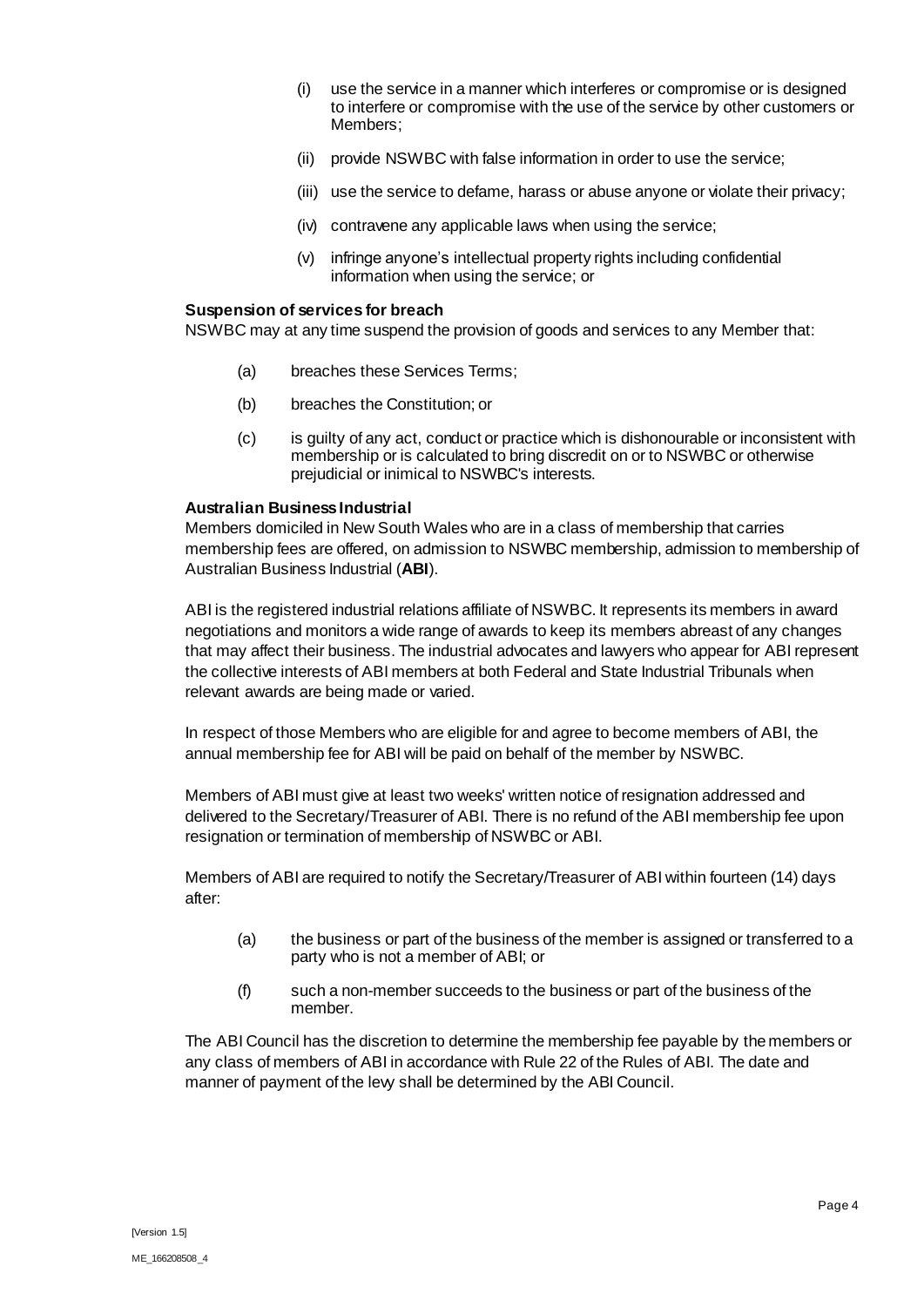# **Communicating with NSWBC**

### *Notices and promotional materials*

Where a Member is entitled to receive a notice under these Services Terms, NSWBC may send that notice by electronic mail to the email address provided by the Member at the time of obtaining membership (or as notified to NSWBC from time to time by the Member).

#### *Service queries and complaints*

Queries or complaints about NSWBC's provision of goods, products or services should be directed to NSWBC's Business Hotline (13 26 96).

#### *Membership queries and communications*

Corporate governance enquiries, for example, those relating to Members' rights to attend and vote at NSWBC's general meetings, should be emailed to company.secretary@nswbc.com.au.

Member resignations (and related queries) should be emailed to [navigation@businessaustralia.com](mailto:navigation@businessaustralia.com).

Members of the 'Business Australia' membership class can change their membership details by using the online portal a[t www.businessaustralia.com](http://www.businessaustralia.com/) o[r www.businessnsw.com](http://www.businessnsw.com/).

#### **Indemnity**

Each Member indemnifies NSWBC and each of its related bodies corporate (**Indemnified Parties**) against any action, liability, claim, loss, damage, proceeding, expense (including legal costs) suffered or incurred by an Indemnified Party arising from, or which is directly or indirectly, related to:

- (a) any act or omission of the Member or its officers, employees, agents, contractors or representatives that is unlawful, negligent, fraudulent or otherwise in breach of these Services Terms; and
- (b) any action or claim brought by a third party which relates to all or any part of the personal or other information that the Member has provided to an Indemnified Party.

### **General**

These Services Terms are be governed by and construed in accordance with the laws of the State of New South Wales, Australia. All Members submit to the non-exclusive jurisdiction of the courts of the State of New South Wales, Australia.

The provisions of these Services Terms are severable and if any provision of these Services Terms is held to be invalid or unenforceable, that provision may be removed and the remaining provisions will be enforced.

NSWBC's failure to act with respect to a breach of these Services Terms by a Member or others does not waive NSWBC's right to act with respect to subsequent or similar breaches. These Services Terms set out the entire understanding and agreement between NSWBC and each Member with respect to its subject matter.

#### **Disclaimer**

NSWBC may from time to time hold events, webcasts and webinars for, or publish or otherwise provide articles, newsletters or other content to, Members, which in each case may involve the provision of information by NSWBC or its related entities or its partners (**General Information**).

The General Information does not constitute investment, accounting, financial, legal or tax advice and has not been prepared after taking into the account the objectives, financial situation or needs of individual Members. Members should conduct and rely upon their own investigation and analysis of any General Information and should seek professional advice on the legal, financial, taxation and other consequences of the General Information.

No representation or warranty, express or implied, is made as to the fairness, accuracy, adequacy, validity, correctness or completeness of the General Information. To the maximum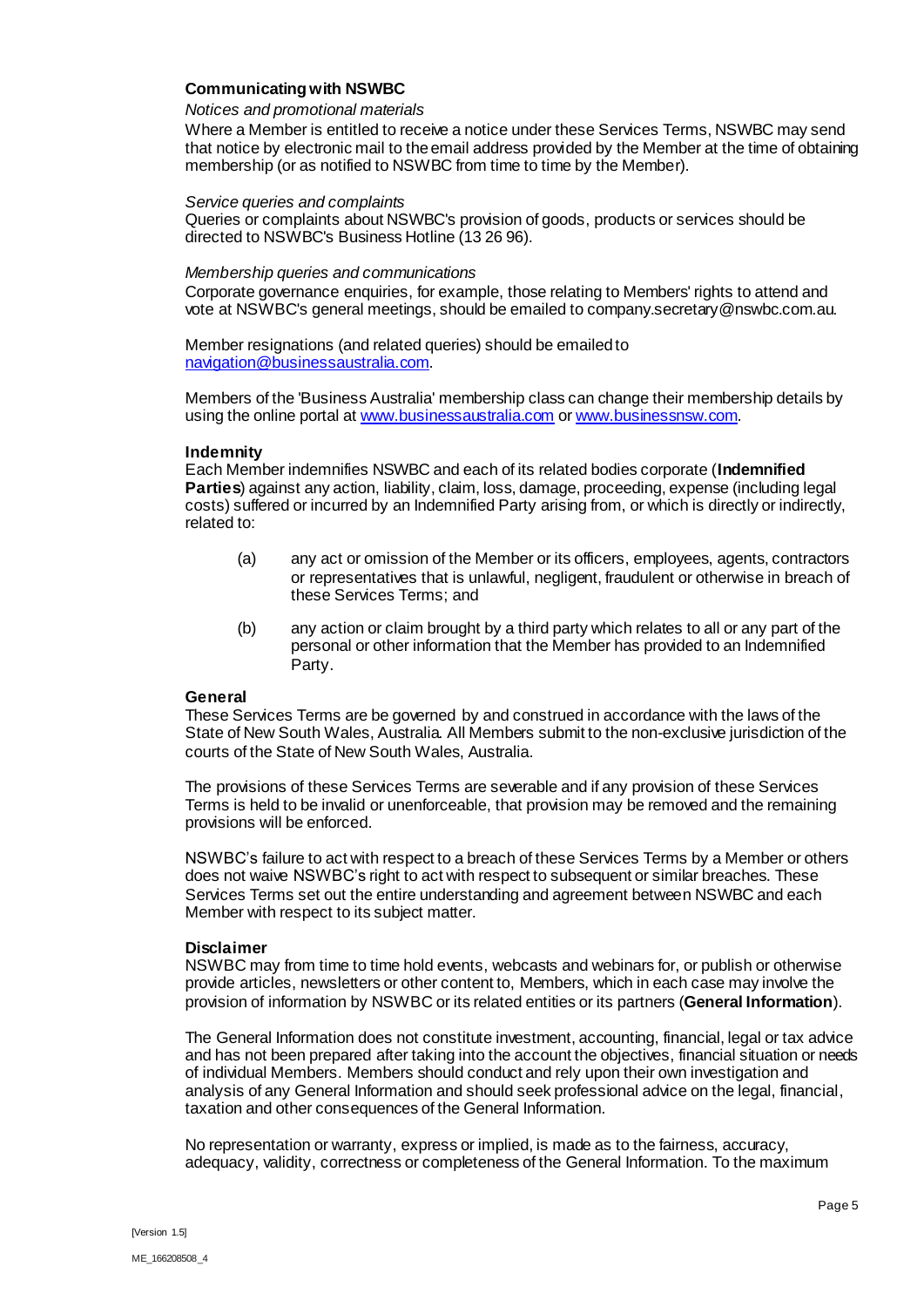extent permitted by law, NSWBC does not accept any responsibility or liability including, without limitation, any liability arising from fault or negligence on the part of any person, for any loss whatsoever arising from the use of, or reliance on, the General Information or otherwise arising in connection with it.

Without limiting the generality of the foregoing, information contained in NSWBC's modern award service is based upon the Annual Wage Review decision of the Fair Work Commission as at the date specified from time to time in that service. The calculations within that service are considered to be consistent with the relevant legislation. While all due care has been taken in the preparation of this information, it is believed to be accurate but no warranty of accuracy or reliability is given and no liability is accepted for errors or omissions or loss or damage suffered as a result of a person acting in reliance thereon. The information contained within the service is not legal advice. If a legal opinion is sought, please contact your legal advisor.

Nothing in these Services Terms expressly or implicitly confers on, or assigns to, a Member any intellectual property rights (of whatever nature) related to or connected with any General Information.

[Version 1.5]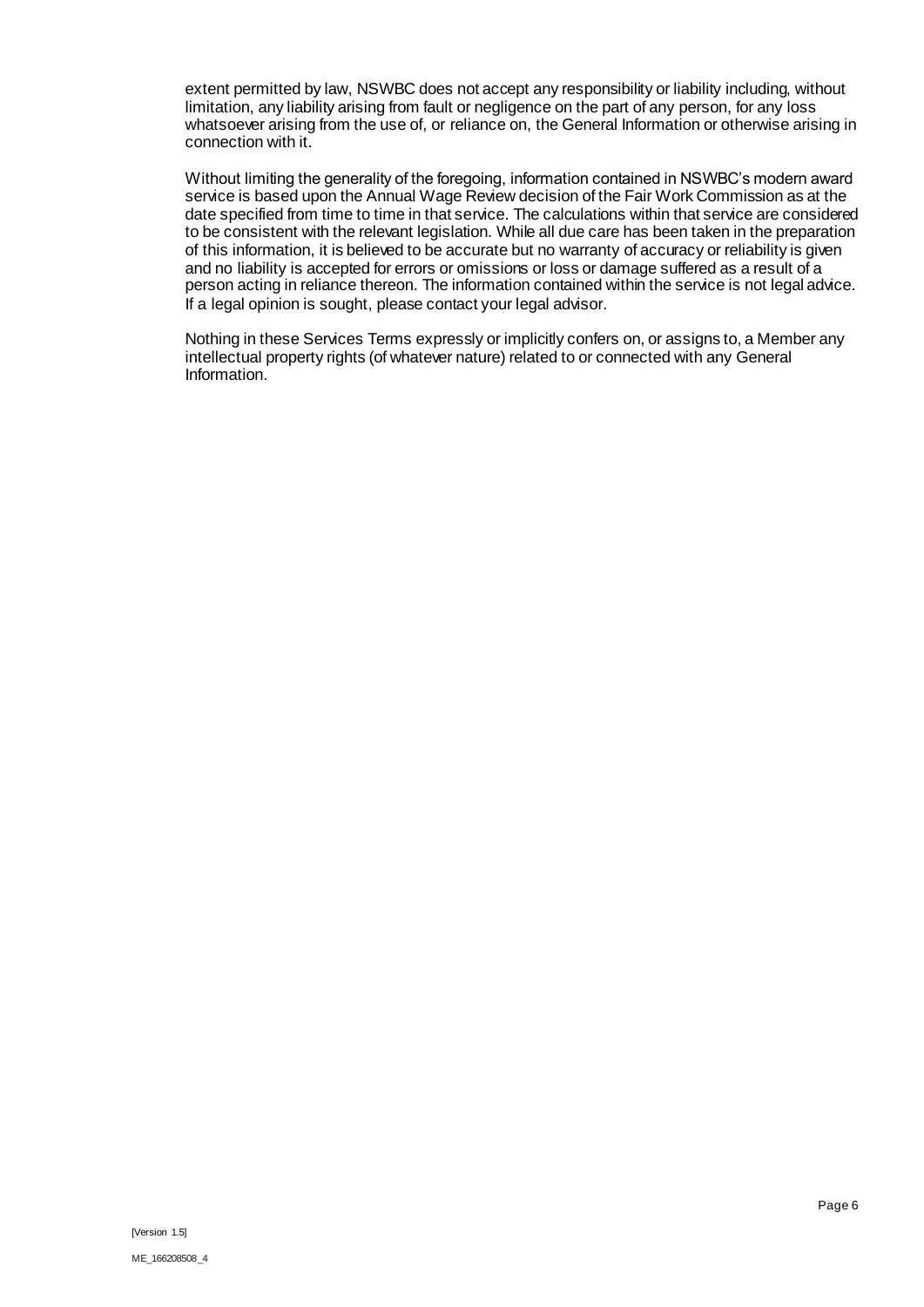# Annexure A – Membership Classes

| Local Chamber<br><b>Member</b> | <b>Honorary Member</b> |
|--------------------------------|------------------------|
| N.A                            | N.A                    |
| See Explanatory Note           |                        |
| Yes                            |                        |
|                                |                        |
|                                |                        |
|                                |                        |
|                                |                        |
| Yes - preferential rate        |                        |
|                                |                        |
|                                |                        |
|                                |                        |
| Unlimited                      |                        |
|                                |                        |
| 3                              |                        |
|                                |                        |
|                                |                        |
|                                |                        |
|                                |                        |
|                                |                        |
|                                |                        |
|                                |                        |
|                                |                        |
|                                |                        |
|                                |                        |
|                                |                        |
|                                |                        |
| Yes                            |                        |
|                                |                        |
|                                |                        |
|                                |                        |
|                                |                        |
|                                |                        |
| Yes                            |                        |
| Yes                            |                        |
|                                |                        |

| <b>Membership</b><br><b>Fees/Entitlements</b>  | <b>Essentials *</b> | Advantage ** | Premium *** | <b>Corporate IR</b><br><b>Advisor</b> | <b>Corporate</b><br><b>Connections</b> | <b>LCC Alliance</b><br><b>Partners</b> | <b>Local Chamber</b><br><b>Member</b> | <b>Honorary</b> |
|------------------------------------------------|---------------------|--------------|-------------|---------------------------------------|----------------------------------------|----------------------------------------|---------------------------------------|-----------------|
| Membership fee (\$ per annum inc GST)          | \$654.00            | \$1,182.00   | \$2,634.00  | \$4,998.00                            | \$4,998.00                             | N.A                                    | N.A                                   | N.A             |
| Right to vote at a members' general<br>meeting | Yes                 | Yes          | Yes         | Yes                                   | Yes                                    | Yes                                    | See Explanatory Note                  |                 |
| <b>Business hotline</b>                        | Yes                 | Yes          | Yes         | Yes                                   | Yes                                    | Yes                                    | Yes                                   |                 |
| <b>CEO</b> forum                               |                     |              |             | $\blacksquare$                        | Yes                                    |                                        |                                       |                 |
| <b>CEO club</b>                                |                     |              |             |                                       | Yes                                    |                                        |                                       |                 |
| Executive and business leader luncheons        |                     |              |             |                                       | Yes                                    |                                        |                                       |                 |
| <b>Corporate affairs forums</b>                |                     |              |             |                                       | Yes                                    |                                        |                                       |                 |
| Networking and educational events              | Yes                 | Yes          | Yes         | Yes                                   | Yes                                    | Yes - preferential rate                | Yes - preferential rate               |                 |
| Sydney and metro business forums               |                     |              |             |                                       | Yes                                    |                                        |                                       |                 |
| High profile events discount                   |                     |              |             |                                       | Yes                                    |                                        |                                       |                 |
| Online member directory                        |                     |              |             |                                       |                                        |                                        |                                       |                 |
| <b>Modern awards</b>                           | Unlimited           | Unlimited    | Unlimited   | Unlimited                             | Unlimited                              | Unlimited                              | Unlimited                             |                 |
| Online business legal toolkit                  |                     |              |             |                                       |                                        |                                        |                                       |                 |
| Workplace advice line calls                    | 5                   | 15           | 25          | Unlimited                             |                                        | -5                                     | 3                                     |                 |
| Legal fees discount                            | 5%                  | 5%           | 10%         | 10%                                   |                                        |                                        |                                       |                 |
| <b>HR consulting discount</b>                  | 5%                  | 5%           | 10%         | 10%                                   |                                        |                                        |                                       |                 |
| <b>WHS consulting discount</b>                 | 5%                  | 5%           | 10%         | 10%                                   | $\sim$                                 |                                        |                                       |                 |
| <b>HR Advance discount</b>                     | 20%                 | 20%          | 20%         | 20%                                   | 20%                                    | Yes                                    |                                       |                 |
| Workplace update events                        |                     |              |             | Yes                                   | Yes                                    |                                        |                                       |                 |
| <b>HR</b> forums                               |                     |              |             | Yes                                   | Yes                                    |                                        |                                       |                 |
| <b>HR</b> bulletin                             |                     |              |             | Yes                                   | Yes                                    |                                        |                                       |                 |
| Discount access to HR bulletin events          |                     |              |             | $\sim$                                |                                        |                                        |                                       |                 |
| <b>IR</b> roundtables                          |                     |              |             | Yes                                   |                                        |                                        |                                       |                 |
| <b>WHS self-assessment tools</b>               |                     |              |             | Yes                                   | $\overline{\phantom{a}}$               |                                        |                                       |                 |
| WorkplaceInfo or OHS subscription              |                     |              | Yes         | Yes                                   |                                        |                                        |                                       |                 |
| Annual customised IR briefing                  |                     |              |             | Yes                                   |                                        |                                        |                                       |                 |
| IR consulting discount                         | $\sim$              | $\sim$       | $\sim$      | Yes                                   | $\sim$                                 |                                        | $\blacksquare$                        | $\sim$          |
| Webinars                                       | Yes                 | Yes          | Yes         | Yes                                   | Yes                                    | Yes                                    | Yes                                   | $\sim$          |
| <b>Apprenticeships and trainees</b>            | Yes                 | Yes          | Yes         | Yes                                   | Yes                                    |                                        |                                       | $\sim$          |
| <b>Export trade consulting discount</b>        | 5%                  | 5%           | 5%          | 5%                                    | 5%                                     | $\sim$                                 | $\sim$                                | $\sim$          |
| <b>Export trade documentation discount</b>     | $\sim$              | 40%          | 40%         | 40%                                   | 40%                                    |                                        |                                       |                 |
| <b>Marketing consulting discount</b>           | 5%                  | 5%           | 10%         | 10%                                   | 10%                                    | $\sim$                                 | $\blacksquare$                        | $\sim$          |
| <b>Recruitment discount (perm)</b>             | 12%                 | 12%          | 12%         | 12%                                   | 12%                                    | $\sim$                                 | $\sim$                                | $\sim$          |
| <b>Content</b>                                 | Yes                 | Yes          | Yes         | Yes                                   | Yes                                    | Yes                                    | Yes                                   | $\sim$          |
| eNewsletter                                    | Yes                 | Yes          | Yes         | Yes                                   | Yes                                    | Yes                                    | Yes                                   | $\sim$          |
| NRMA affiliate membership                      | Yes                 | Yes          | Yes         | Yes                                   | Yes                                    | $\sim$                                 | $\sim$                                | $\sim$          |

\* Includes Association Bronze membership - no difference in entitlements or pricing

\*\* Includes Association Silver membership - no difference in entitlements or pricing

\*\*\*Includes Association Gold membership - no difference in entitlements or pricing

[Explanatory Note:

• Honorary Membership is reserved for Past Presidents of NSWBC and other persons admitted by NSWBC's board as an Honorary Membe r.

• From 25 February 2020, each of the above membership classes (other than Honorary Membership, LCC Alliance Partners and Local Chamber Member) is only available to a member who was a member of that membership class as at 2 changed their membership class. • From 25 October 2021, a member in the Local Chamber Member or Business Australia membership class has voting rights if the member has purchased the Member+ product and neither the Constitution nor the Member+ Terms (avai

[documents/Member+%20Entitlement%20Terms%20and%20Conditions.pdf](https://www.businessaustralia.com/content/dam/nswbc/ba/legal-documents/Member+%20Entitlement%20Terms%20and%20Conditions.pdf)) provide otherwise.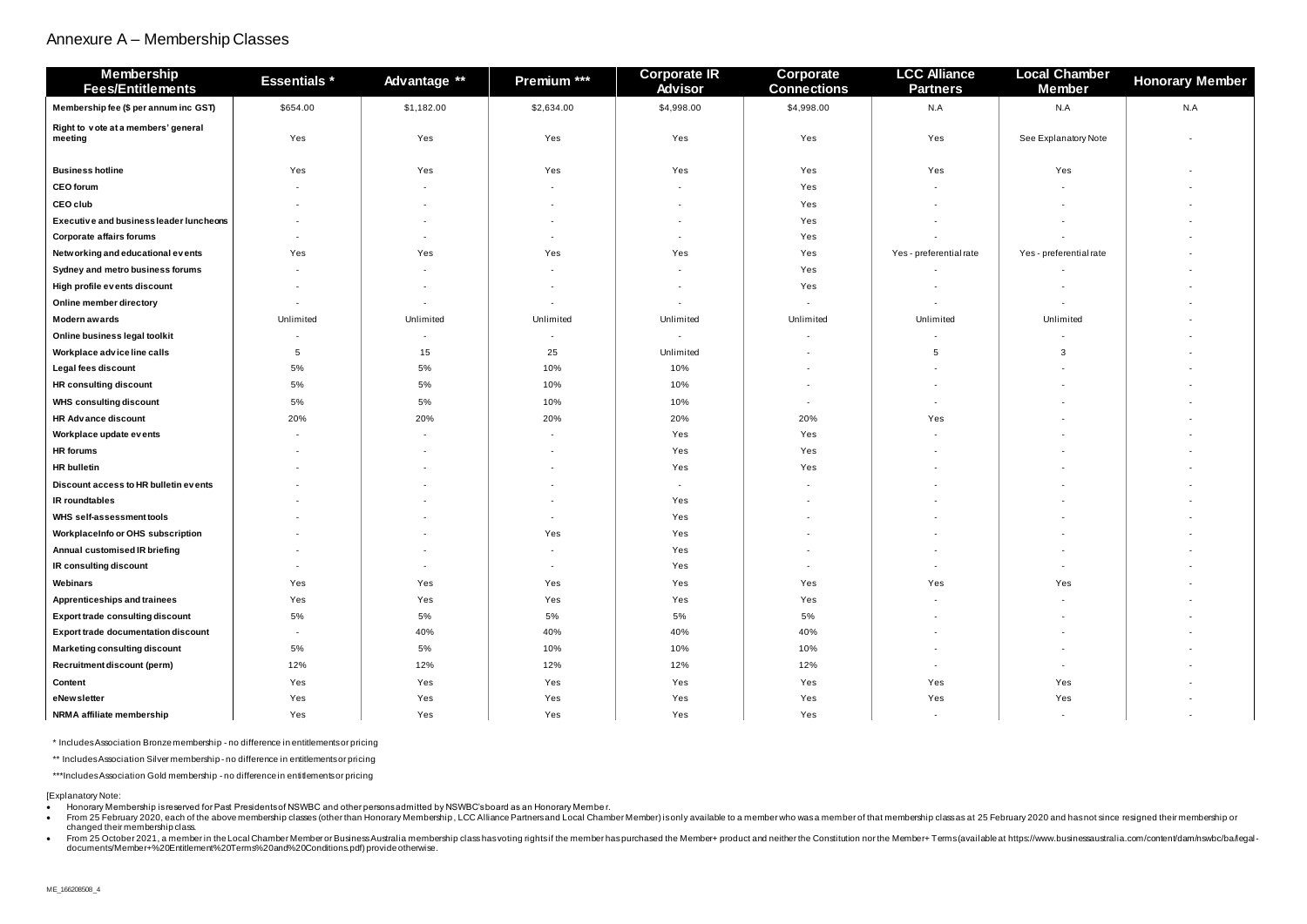| <b>Membership Fees/Entitlements</b>                    | <b>Business Networker****</b> | <b>Business Workplace****</b> | <b>Business Australia</b>             |  |
|--------------------------------------------------------|-------------------------------|-------------------------------|---------------------------------------|--|
| Membership fee (\$ per annum including GST) *          | \$778.80                      | \$1,834.80                    | N.A                                   |  |
| Right to vote at a members' general meeting            | Yes                           | Yes                           | See Explanatory Note on previous page |  |
| All events except premium events <sup>1</sup>          | Yes                           |                               |                                       |  |
| Educational webcasts and webinars <sup>2</sup>         | Yes                           |                               |                                       |  |
| Policy and adv ocacy representation $3$                | Yes                           |                               |                                       |  |
| Twelve (12) workplace advice line access <sup>4</sup>  |                               | Yes                           |                                       |  |
| Educational webcasts and webinars (workplace) $\delta$ |                               | Yes                           |                                       |  |
| Legal services via ABLA <sup>6</sup>                   | Yes                           | Yes                           |                                       |  |

\* If a Member is also a member of an affiliated Local Chamber in NSW, they w ill be entitled to a 20% discount on the above prices.

\*\*\*\* From 1 July 2021, the Business Netw orker and Business Workplace membership classes will only available to a member who was a member of that membership class as at 30 June 2021 and has not since resigned their members

 $\overline{\phantom{a}}$  $^{\rm 1}$  Connect face-to-face with businesses to form new business relationships, seek recognition, have input into policy forums. Three complimentary events per year.

<sup>&</sup>lt;sup>2</sup> Learn and share experiences<br><sup>3</sup> Opportunity for businesses to have their voice heard through participation in surveys and petitions to support changes to business conditions such as red tape reduction, payroll tax redu

<sup>6</sup> Professional fees at a 5% discount.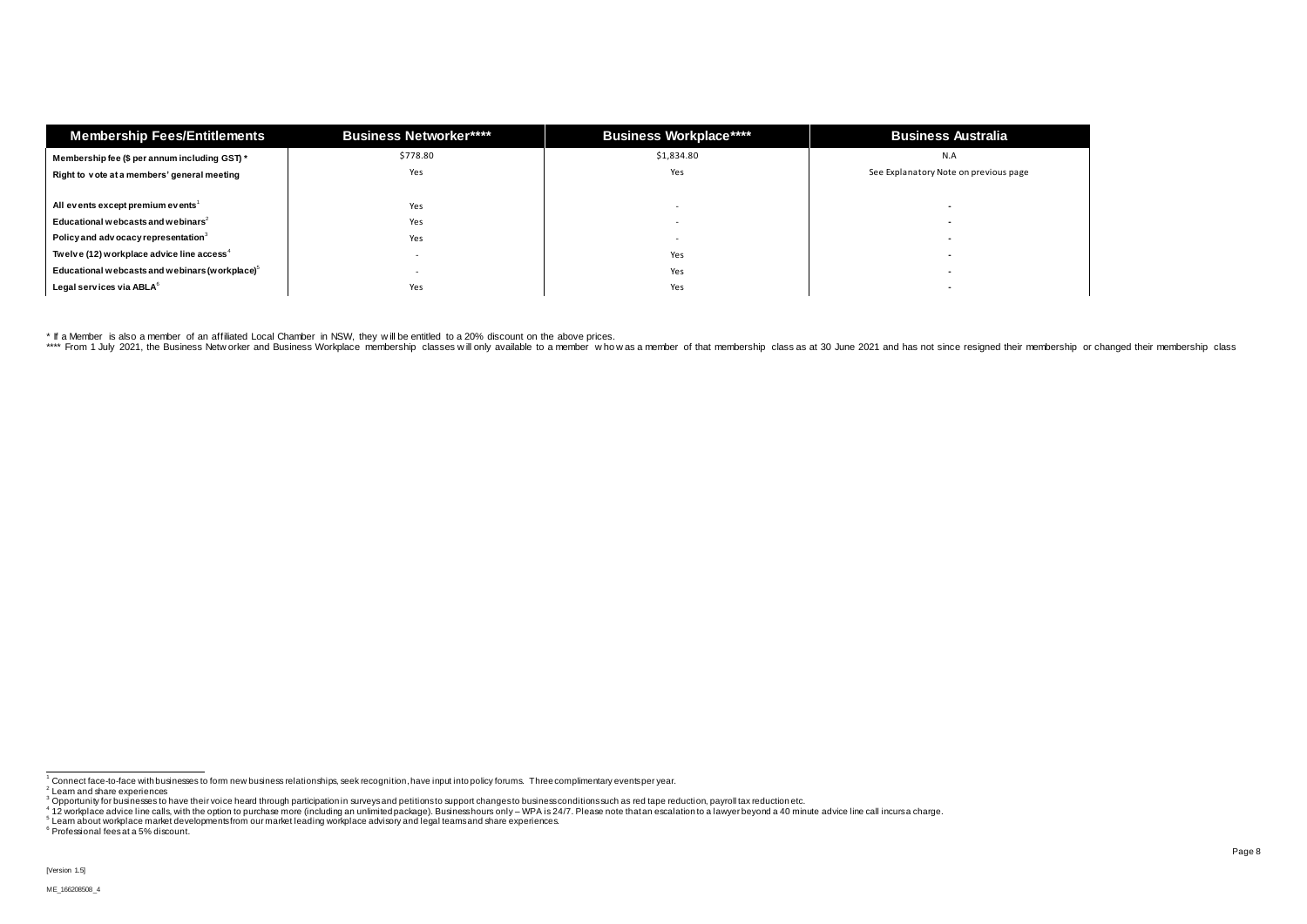# **NSW Business Chamber Firsts Membership Classes**

| <b>Entitlement</b>                               | <b>Sydney</b><br><b>Firsts</b> | <b>Western Sydney</b><br><b>Firsts</b> | <b>Sydney Firsts &amp;</b><br><b>Western Sydney</b><br><b>Firsts Dual</b><br>Membership ** | <b>Illawarra Firsts</b>  | <b>Hunter Firsts -</b><br>Leader | <b>Hunter Firsts</b><br>- Gold | <b>Hunter Firsts -</b><br><b>Silver</b> |
|--------------------------------------------------|--------------------------------|----------------------------------------|--------------------------------------------------------------------------------------------|--------------------------|----------------------------------|--------------------------------|-----------------------------------------|
| Price (\$ per annum inc GST)                     | \$22,500.00                    | \$17,000.00                            | \$27,500.00                                                                                | \$10,000.00              | \$10,000.00                      | \$6,130.00                     | \$3,675.00                              |
| Price (\$ per annum inc GST) - Not for Profit    | \$11,000.00                    | \$10,000.00                            | N.A                                                                                        | N.A                      | N.A                              | N.A                            | N.A                                     |
| <b>Voting Rights</b>                             | Yes                            | Yes                                    | Yes                                                                                        | Yes                      | Yes                              | Yes                            | Yes                                     |
| <b>Business Hotline</b>                          | Unlimited                      | Unllimited                             | Unllimited                                                                                 | Unllimited               | Unlimited                        | Unllimited                     | Unllimited                              |
| <b>CEO Forum</b>                                 | Yes                            | Yes                                    | Yes                                                                                        | Yes                      | Yes*                             | Yes*                           | Yes*                                    |
| <b>CEO Club</b>                                  | Yes                            | Yes                                    | Yes                                                                                        | Yes                      | Yes*                             | Yes*                           |                                         |
| Executive and business leader luncheons          | Yes                            | Yes                                    | Yes                                                                                        | Yes                      | Yes*                             | Yes*                           |                                         |
| <b>Corporate Afffairs forums</b>                 | Yes                            | Yes                                    | Yes                                                                                        | Yes                      | Yes*                             | Yes*                           |                                         |
| Networking and educational events                | Yes                            | Yes                                    | Yes                                                                                        | Yes                      | Yes*                             | Yes*                           |                                         |
| Sydney and Metro business forums                 | Yes                            | Yes                                    | Yes                                                                                        | Yes                      | Yes*                             | Yes*                           |                                         |
| High Profile events discount                     | $\sim$                         |                                        |                                                                                            | $\overline{\phantom{a}}$ | $\sim$                           |                                |                                         |
| <b>Online Member directory</b>                   |                                |                                        |                                                                                            |                          |                                  |                                |                                         |
| <b>Modern Awards</b>                             | Unlimited                      | Unlimited                              | Unlimited                                                                                  | Unlimited                | Unlimited                        | Unlimited                      | Unlimited                               |
| Online business legals toolkit (discontinued)    | $\overline{\phantom{a}}$       |                                        |                                                                                            |                          |                                  |                                |                                         |
| <b>Advice Line calls</b>                         | Unlimited                      | Unllimited                             | Unllimited                                                                                 | Unllimited               | 50                               | 40                             | 30                                      |
| Wholesale Advice Line Calls at discount          | $\overline{\phantom{a}}$       |                                        | $\sim$                                                                                     | $\overline{\phantom{a}}$ | $\sim$                           | $\blacksquare$                 |                                         |
| Legal fees discount                              | 5%                             | 5%                                     | 5%                                                                                         | 5%                       | 5%                               | 5%                             | 5%                                      |
| <b>HR consulting discount</b>                    | 5%                             | 5%                                     | 5%                                                                                         | 5%                       | 5%                               | 5%                             | 5%                                      |
| <b>WHS consulting discount</b>                   | 5%                             | 5%                                     | 5%                                                                                         | 5%                       | 5%                               | 5%                             | 5%                                      |
| <b>HR Advance discount</b>                       | 20%                            | 20%                                    | 20%                                                                                        | 20%                      | 20%                              | 20%                            | 20%                                     |
| <b>Workplace Update events</b>                   |                                |                                        |                                                                                            |                          |                                  |                                |                                         |
| <b>HR Forums</b>                                 |                                |                                        |                                                                                            |                          |                                  |                                |                                         |
| <b>HR Bulletin</b>                               |                                |                                        |                                                                                            |                          |                                  |                                |                                         |
| Discount access to HR Bulletin events            |                                |                                        |                                                                                            |                          |                                  |                                |                                         |
| <b>IR Roundtables</b>                            |                                |                                        |                                                                                            |                          |                                  |                                |                                         |
| WHS self-assessment tools (discontinued)         |                                |                                        |                                                                                            |                          |                                  |                                |                                         |
| WorkplaceInfo or OHS subscription                |                                |                                        |                                                                                            |                          |                                  |                                |                                         |
| Annual customised IR briefing                    | ۰                              |                                        |                                                                                            |                          |                                  |                                |                                         |
| IR consulting discount                           |                                |                                        |                                                                                            |                          |                                  |                                |                                         |
| Webinars                                         | Yes                            | Yes                                    | Yes                                                                                        | Yes                      | Yes                              | Yes                            | Yes                                     |
| Apprenticeships and trainees                     | Yes                            | Yes                                    | Yes                                                                                        | Yes                      | Yes                              | Yes                            | Yes                                     |
| <b>Export trade consulting discount</b>          | 5%                             | 5%                                     | 5%                                                                                         | 5%                       | 5%                               | 5%                             | 5%                                      |
| <b>Export trade documentation discount</b>       | $\sim$                         | $\sim$                                 | $\sim$                                                                                     | $\sim$                   | $\sim$                           | $\sim$                         |                                         |
| <b>Marketing consulting discount</b>             | 5%                             | 5%                                     | $5\%$                                                                                      | 5%                       | 5%                               | 5%                             | 5%                                      |
| Recruitment discount (% of salary placed) (perm) | 12%                            | 12%                                    | 12%                                                                                        | 12%                      | 12%                              | 12%                            | 12%                                     |
| <b>Content</b>                                   | Yes                            | Yes                                    | Yes                                                                                        | Yes                      | Yes                              | Yes                            | Yes                                     |
| eNewsletter                                      | Yes                            | Yes                                    | Yes                                                                                        | Yes                      | Yes                              | Yes                            | Yes                                     |
| NRMA affiliate membership                        | Yes                            | Yes                                    | Yes                                                                                        | Yes                      | Yes                              | Yes                            | Yes                                     |

\*\* The only differences betw een this membership class and the Sydney Firsts and Western Sydney Firsts membership classes are: ▪the membership fee; and

\* Hunter Firsts Leader members w ill be invited first, follow ed by Gold then Silver members

▪members in this class get access to both events, and participation in policy and advocacy activities, in both the Sydney and Western Sydney regions

[Explanatory Note: Membership of a Firsts Membership Class is by invitation only.]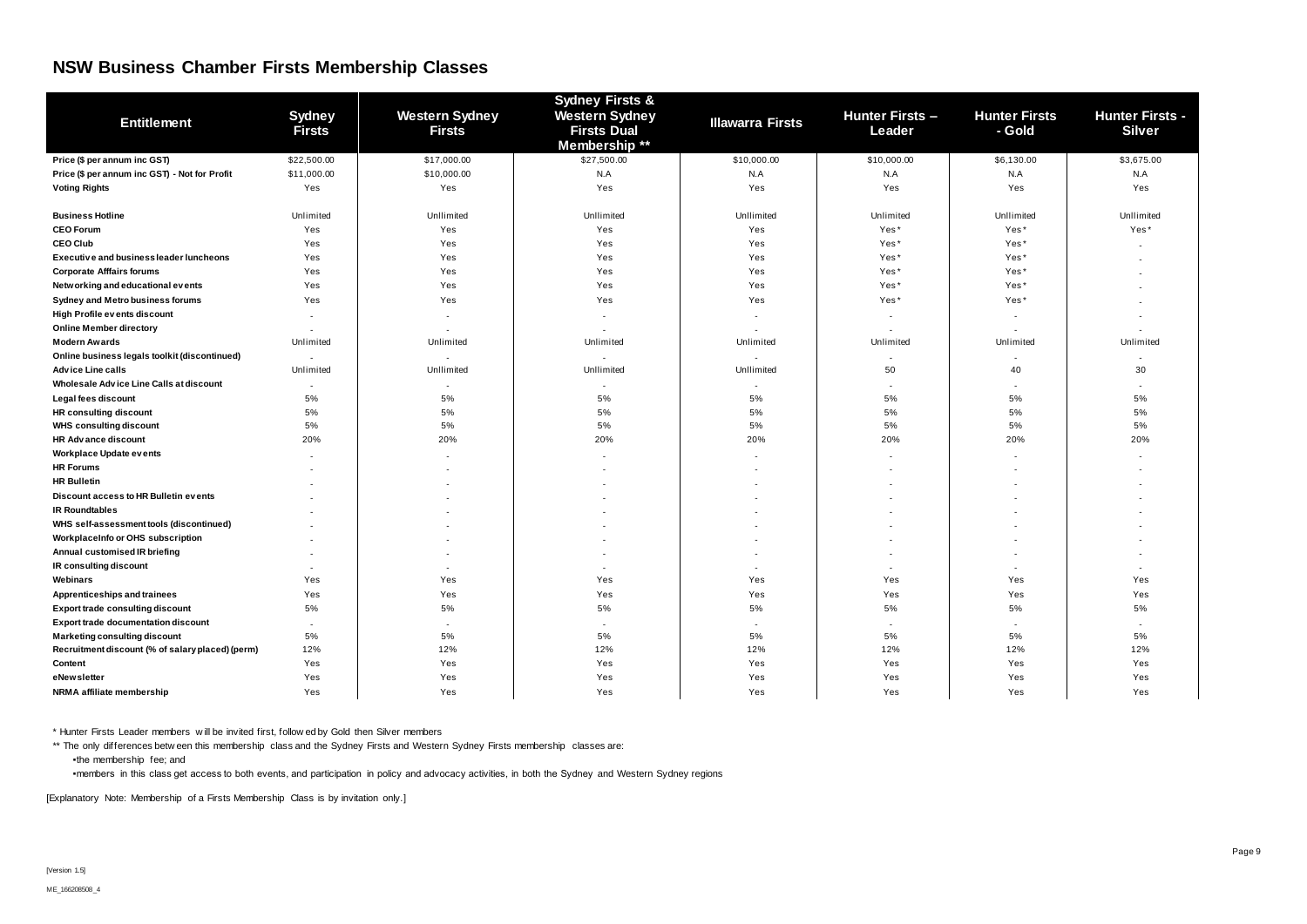# Annexure B – Direct Debit Request Service Agreement

This is your Direct Debit Service Agreement with NSW Business Chamber Limited (User ID: 416112, ABN: 63 000 014 504). It explains what your obligations are when undertaking a Direct Debit arrangement with us.

It also details what our obligations are to you as your Direct Debit provider. Please keep this agreement for future reference. It forms part of the terms and conditions of your Direct Debit Request (DDR) and should be read in conjunction with your DDR authorisation.

# **Definitions**

*account* means the account held at *your financial institution* from which we are authorised to arrange for funds to be debited.

*agreement* means this Direct Debit Request Service Agreement between *you* and *us*.

*banking day* means a day other than a Saturday or a Sunday or a public holiday listed throughout Australia.

*debit day* means the day that payment by *you* to *us* is due.

*debit payment* means a particular transaction where a debit is made.

*direct debit* request means the *Direct Debit Request* between *us* and *you*.

*us* or *we* means NSW Business Chamber Limited (the Debit User) *you* have authorised by requesting a *Direct Debit Request*.

*you* means the customer who has signed or authorised by other means the *Direct Debit Request*.

*your financial institution* means the financial institution nominated by *you* on the DDR at which the account is maintained.

# **1. Debiting your account**

1.1 By signing a *Direct Debit Request* or by providing *us* with a valid instruction, *you* have authorised *us* to arrange for funds to be debited from *your account*. *You* should refer to the *Direct Debit Request* and this *agreement* for the terms of the arrangement between *us* and you.

1.2 *We* will only arrange for funds to be debited from your account as authorised in the *Direct Debit Request.*

1.3 If the *debit day* falls on a day that is not a *banking day*, *we* may direct *your financial institution* to debit *your account* on the following *banking day*. If *you* are unsure about which day *your account* has or will be debited *you* should ask *your financial institution*.

# **2. Amendments by** *us*

2.1 *We* may vary any details of this *agreement* or a *Direct Debit Request* at any time by giving *you* at least fourteen (14) days written notice.

# **3. Amendments by** *you*

3.1 *You* may change\*, stop or defer a *debit payment*, or terminate this *agreement* by providing *us* with at least 30 days notification by writing to: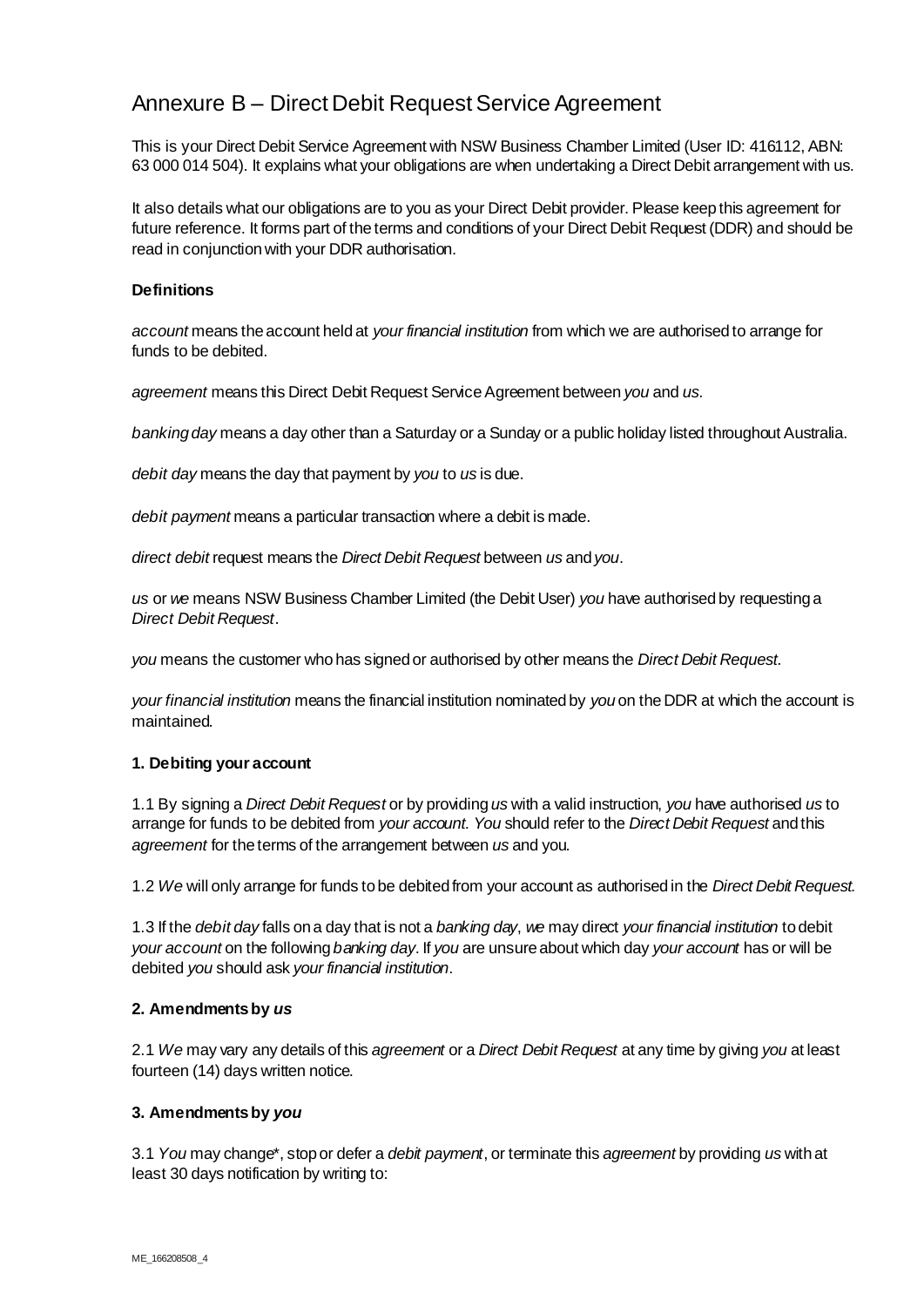NSW Business Chamber Limited 140 Arthur St North Sydney NSW 2060

Or by telephoning *us* on 13 26 96 during business hours.

\*Note: in relation to the above reference to 'change', *your financial institution* may 'change' *your debit payment* only to the extent of advising *us*, NSW Business Chamber Limited, of *your* new account details.

The full balance of your annual membership fee is payable IMMEDIATELY if *you* cancel your periodic payment option.

# **4.** *Your* **obligations**

4.1 It is *your* responsibility to ensure that there are sufficient clear funds available in *your account* to allow a *debit payment* to be made in accordance with the *Direct Debit Request*.

4.2 If there are insufficient clear funds in *your account* to meet a *debit payment*:

(a) *you* may be charged a fee and/or interest by *your financial institution*;

(b) *you* may also incur fees or charges imposed or incurred by *us*; and

(c) *you* must arrange for the *debit payment* to be made by another method or arrange for sufficient clear funds to be in *your account* by an agreed time so that *we* can process the *debit payment*.

4.3 *You* should check *your account* statement to verify that the amounts debited from *your account* are correct

# **5. Dispute**

5.1 If *you* believe that there has been an error in debiting *your account*, *you* should notify *us* directly on 13 26 96 and confirm that notice in writing with *us* as soon as possible so that *we* can resolve *your* query more quickly. Alternatively *you* can take it up directly with *your financial institution*.

5.2 If *we* conclude as a result of our investigations that *your account* has been incorrectly debited *we* will respond to *your* query by arranging for *your financial institution* to adjust your *account* (including interest and charges) accordingly.

*We* will also notify *you* in writing of the amount by which *your account* has been adjusted.

5.3 If *we* conclude as a result of our investigations that *your account* has not been incorrectly debited we will respond to *your* query by providing you with reasons and any evidence for this finding in writing.

# **6. Accounts**

You should check:

(a) with *your financial institution* whether direct debiting is available from *your account* as direct debiting is not available on all accounts offered by financial institutions.

(b) *your account* details which *you* have provided to *us* are correct by checking them against a recent *account* statement; and

(c) with *your financial institution* before completing the *Direct Debit Request* if *you* have any queries about how to complete the *Direct Debit Request*.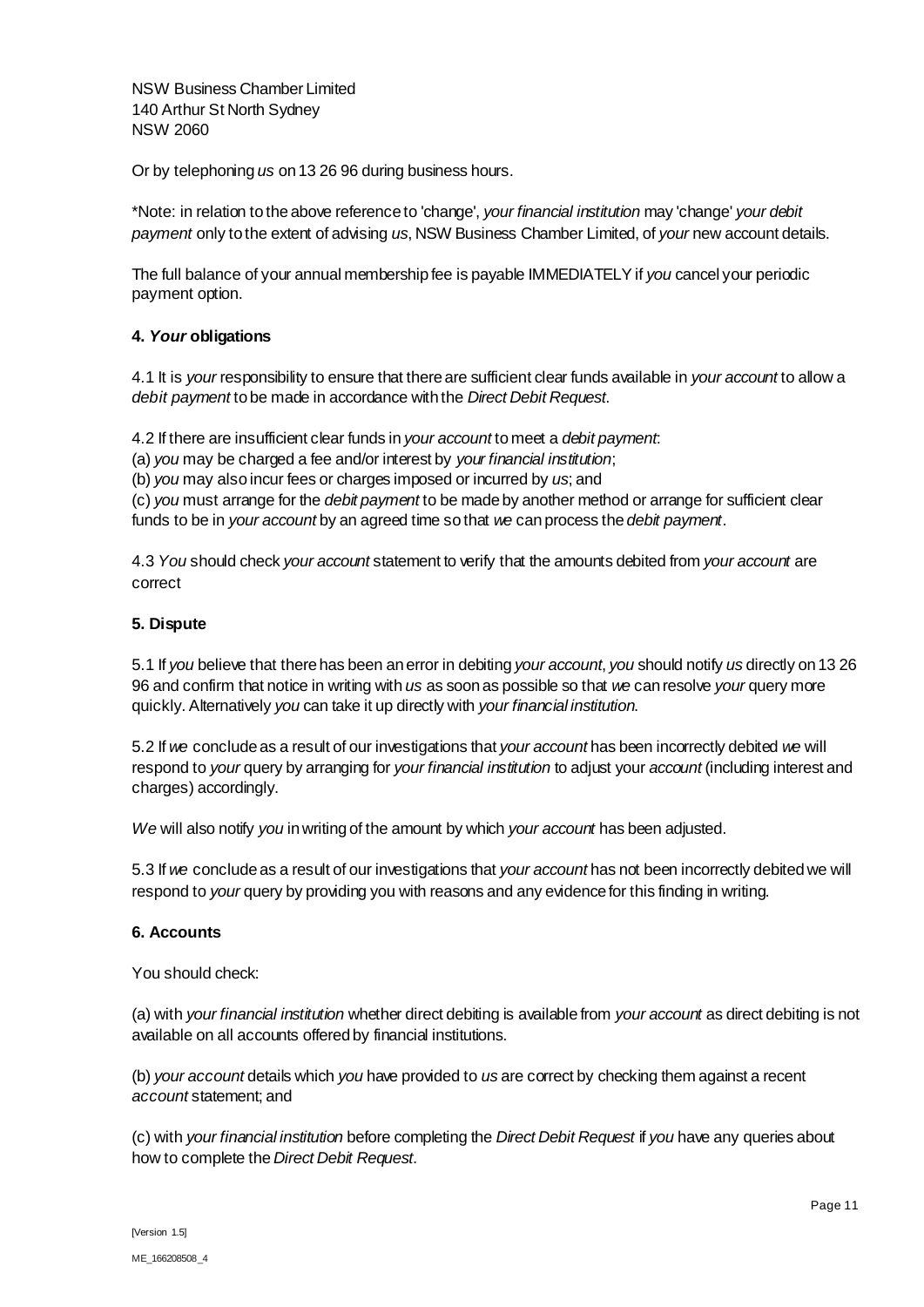# **7. Confidentiality**

7.1 *We* will keep any information (including *your account* details) in *your Direct Debit Request* confidential. *We* will make reasonable efforts to keep any such information that *we* have about *you* secure and to ensure that any of our employees or agents who have access to information about *you* do not make any unauthorised use, modification, reproduction or disclosure of that information.

7.2 *We* will only disclose information that *we* have about *you*:

(a) to the extent specifically required by law; or

(b) for the purposes of this *agreement* (including disclosing information in connection with any query or claim).

# **8. Notice**

8.1 If *you* wish to notify *us* in writing about anything relating to this *agreement*, *you* should write to:

NSW Business Chamber Limited 140 Arthur St North Sydney NSW 2060 Phone: 13 26 96

8.2 *We* will notify *you* by sending a notice in the ordinary post to the address *you* have given *us* in the *Direct Debit Request*.

8.3 Any notice will be deemed to have been received on the third *banking day* after posting.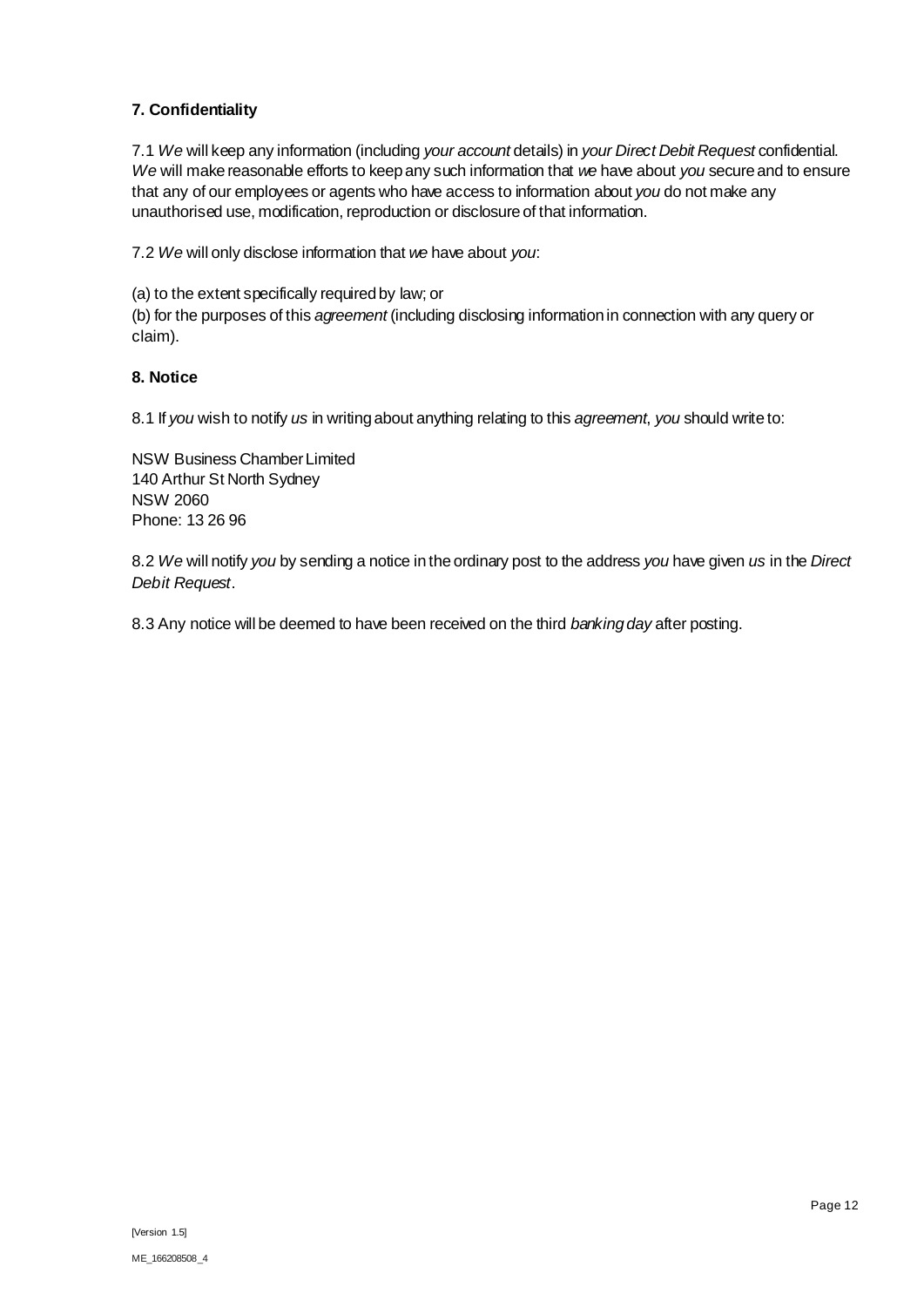# Annexure C – Pre-Effective Date Membership Terms

# **Overview**

This Annexure C applies to members who were admitted to membership of NSW Business Chamber prior to 25 February 2020 (**Effective Date**) and have not changed their membership class since then and regardless of whether NSW Business Chamber trades under the trading name 'Business Australia', 'Business NSW' or another trading name.

Members who were admitted to membership of NSW Business Chamber, or have changed their membership class, on or after the Effective Date are governed by the membership terms and conditions set out in the main body of this document.

# Terms of membership

# **Membership services and benefits for NSW Business Chamber memberships**

Membership services and benefits will be supplied by NSW Business Chamber Limited, one of its related entities or in association with pre-selected companies and service providers. Prices, benefits and services are subject to change at any time without notice. Please check with a representative of NSW Business Chamber for full and current details. Membership is provided on an annual subscription basis and will continue provided that your membership fees are not in arrears. We will notify you of any change to your annual membership fee. In accordance with the Constitution, NSW Business Chamber reserves the right to cancel any membership where membership fees are in arrears for three (3) months or more. In this circumstance, NSW Business Chamber reserves the right to recover the monetary benefit of any membership discounts(s) received by the member whilst the member was in arrears. NSW Business Chamber reserves the right to withdraw the benefit of the membership discount if payment for services received and/or products supplied are not paid in full within 30 days of receipt of the invoice.

NSW Business Chamber offers payment of your annual membership fee via direct debit arrangement with SecurePay. If you pay monthly, then the number of payments is twelve (12) payments per annum. Should you elect to pay your annual membership subscription via monthly direct debit, your membership will be renewed automatically unless your membership is cancelled by you by written notice to NSW Business Chamber at least (30) days prior to the beginning of your new membership term.

# **Australian Business Industrial**

Australian Business Industrial is the registered industrial relations affiliate of NSW Business Chamber. It represents members in award negotiations and monitors a wide range of awards to keep members abreast of any changes that may affect their business. The industrial advocates and lawyers who appear for Australian Business Industrial represent the collective interests of members at both Federal and State Industrial Tribunals when relevant awards are being made or varied.

Required information for applicants under The Industrial Relations Act 1996

- 1. Members of Australian Business Industrial are required to pay in advance, an annual subscription (currently \$50 p.a.) to Australian Business Industrial pursuant to Rule 22 of the Rules of Australian Business Industrial. The annual membership fee for Australian Business Industrial will be paid on behalf of the member by NSW Business Chamber.
- 2. Members of Australian Business Industrial must give three (3) months written notice of resignation addressed and delivered to the Secretary/Treasurer of Australian Business Industrial and its registered office pursuant to Rule 17 of the Rules of Australian Business Industrial. There is no refund of the Australian Business Industrial membership fee upon resignation or termination of membership.
- 3. Members of Australian Business Industrial are required to notify the Secretary/Treasurer of Australian Business Industrial within fourteen (14) days after:
	- a. The business or part of the business of the member is assigned or transferred to a party who is not a member of Australian Business Industrial;
	- b. Such a non-member succeeds to the business or part of the business of the member.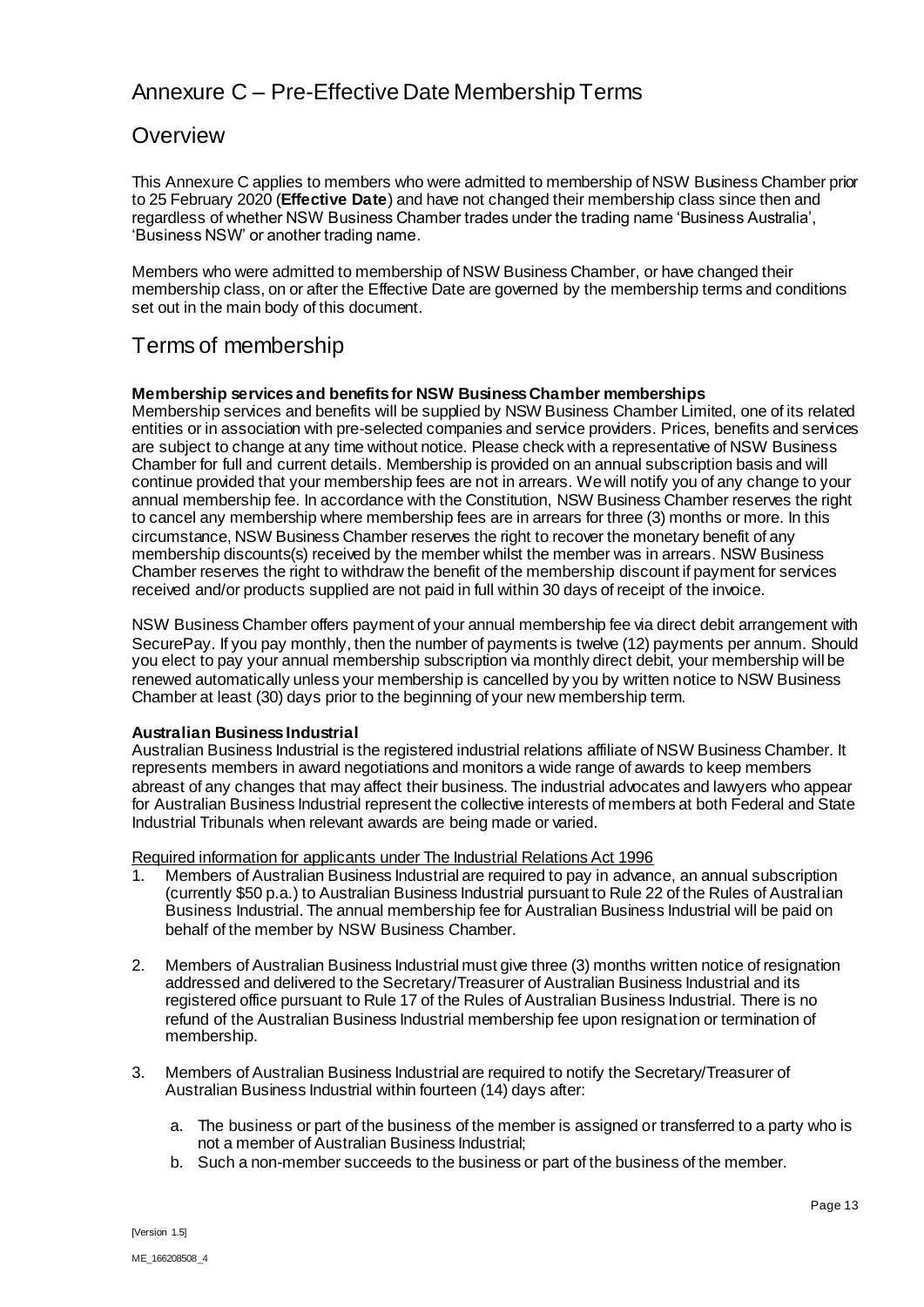4. The Australian Business Industrial Council has the discretion to levy all of the members or any class of members of Australian Business Industrial in accordance with the provision contained in Rules 22 and 66 of the Rules of Australian Business Industrial. The date and manner of payment of the levy shall be determined by the Australian Business Industrial Council.

### **Privacy Statement**

Your privacy is important to us. Personal information which NSW Business Chamber collects is used for the purpose of providing you with information about the range of membership services and benefits available. We may also use your personal information to keep you informed of the events and seminars which may be of interest to you and to provide you with promotional and marketing material about our products and services.

To provide the range of membership services and benefits available to you, NSW Business Chamber provides your membership details and information to its related entities and pre-selected service providers, including Australian Business Lawyers & Advisors and Australian Business Industrial. By accepting membership of NSW Business Chamber you consent to this sharing of information.

Our [Privacy Policy](https://www.nswbusinesschamber.com.au/About/Privacy-Policy-(1)) is available on our website. You may request personal information we hold about you by contacting us directly on 13 26 96.

If any personal information we hold about you is incorrect please notify us and we will correct our records.

### **SecurePay**

SecurePay terms and conditions [http://www.securepay.com.au/terms\\_conditions.html](http://www.securepay.com.au/terms_conditions.html)

SecurePay privacy policy [http://www.securepay.com.au/security\\_privacy.html](http://www.securepay.com.au/security_privacy.html)

Direct Debit Request Service Agreement – NSW Business Chamber Limited

This is your Direct Debit Service Agreement with NSW Business Chamber Limited (User ID: 416112, ABN: 63 000 014 504). It explains what your obligations are when undertaking a Direct Debit arrangement with us.

It also details what our obligations are to you as your Direct Debit provider. Please keep this agreement for future reference. It forms part of the terms and conditions of your Direct Debit Request (DDR) and should be read in conjunction with your DDR authorisation.

# **Definitions**

**'Account'** means the account held at your financial institution from which we are authorised to arrange for funds to be debited.

**'Agreement'** means this Direct Debit Request Service Agreement between you and us.

**'Banking day'** means a day other than a Saturday or a Sunday or a public holiday listed throughout Australia.

**'Debit day'** means the day that payment by you to us is due.

**'Debit payment'** means a particular transaction where a debit is made.

**'Direct debit'** request means the Direct Debit Request between us and you.

**'Us'** or **'we'** means NSW Business Chamber Limited (the Debit User) you have authorised by requesting a Direct Debit Request.

**'You'** means the customer who has signed or authorised by other means the Direct Debit Request.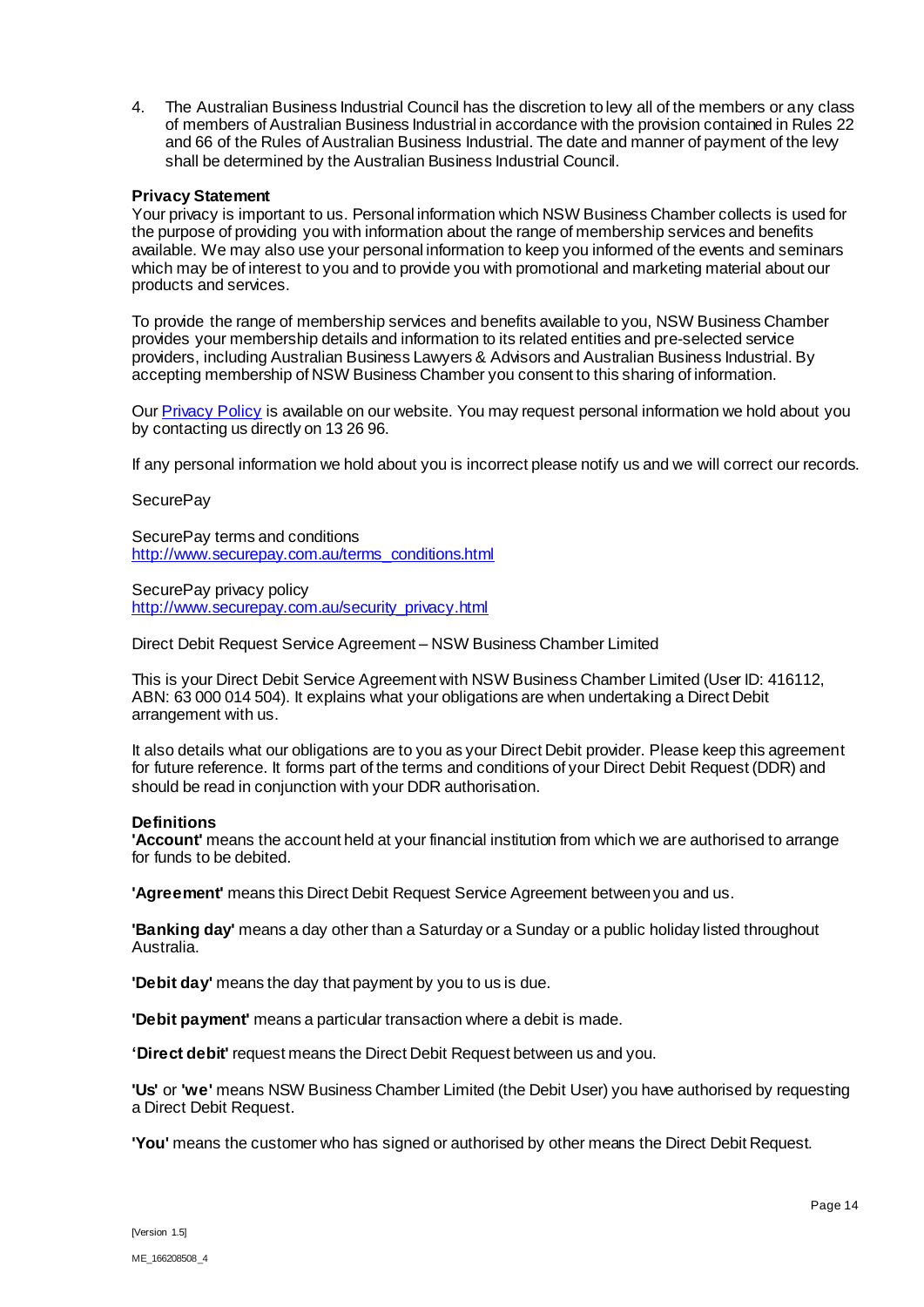**'Your financial institution'** means the financial institution nominated by you on the DDR at which the account is maintained.

- 1. Debiting your account
	- 1.1. By signing a Direct Debit Request or by providing us with a valid instruction, you have authorised us to arrange for funds to be debited from your account. You should refer to the Direct Debit Request and this agreement for the terms of the arrangement between us and you.
	- 1.2. We will only arrange for funds to be debited from your account as authorised in the Direct Debit Request or We will only arrange for funds to be debited from your account if we have sent to the address nominated by you in the Direct Debit Request, a billing advice which specifies the amount payable by you to us and when it is due.
	- 1.3. If the debit day falls on a day that is not a banking day, we may direct your financial institution to debit your account on the following banking day. If you are unsure about which day your account has or will be debited you should ask your financial institution.
- 2. Amendments by us
	- 2.1. We may vary any details of this agreement or a Direct Debit Request at any time by giving you at least fourteen (14) days written notice.
- 3. Amendments by you
	- 3.1. You may change, stop or defer a debit payment, or terminate this agreement by providing us with at least 30 days notification by writing to:

NSW Business Chamber Limited 140 Arthur Street North Sydney NSW 2060

Or by telephoning us on 13 26 96 during business hours.

The full balance is payable IMMEDIATELY if you cancel your periodic payment option.

- 4. Your obligations
	- 4.1. It is your responsibility to ensure that there are sufficient clear funds available in your account to allow a debit payment to be made in accordance with the Direct Debit Request.
	- 4.2. If there are insufficient clear funds in your account to meet a debit payment:
		- (a) you may be charged a fee and/or interest by your financial institution;
		- (b) you may also incur fees or charges imposed or incurred by us; and
		- (c) you must arrange for the debit payment to be made by another method or arrange for sufficient clear funds to be in your account by an agreed time so that we can process the debit payment.
	- 4.3 You should check your account statement to verify that the amounts debited from your account are correct
- 5 Dispute
	- 5.1 If you believe that there has been an error in debiting your account, you should notify us directly on 13 26 96 and confirm that notice in writing with us as soon as possible so that we can resolve your query more quickly. Alternatively you can take it up directly with your financial institution.
	- 5.2 If we conclude as a result of our investigations that your account has been incorrectly debited we will respond to your query by arranging for your financial institution to adjust your account (including interest and charges) accordingly.

We will also notify you in writing of the amount by which your account has been adjusted.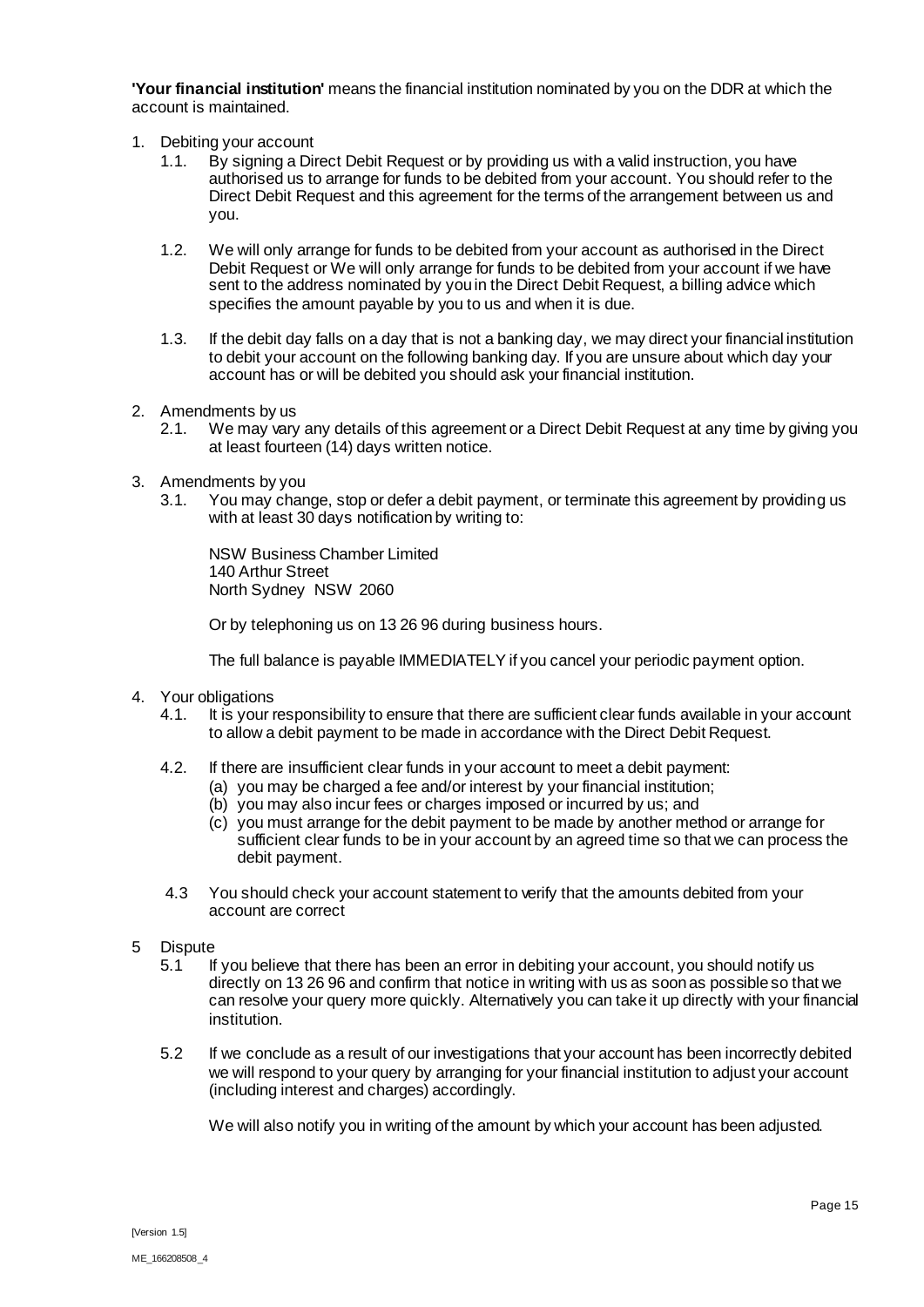- 5.3 If we conclude as a result of our investigations that your account has not been incorrectly debited we will respond to your query by providing you with reasons and any evidence for this finding in writing.
- 6. Accounts You should check:
	- (a) with your financial institution whether direct debiting is available from your account as direct debiting is not available on all accounts offered by financial institutions.
	- (b) your account details which you have provided to us are correct by checking them against a recent account statement; and with your financial institution before completing the Direct Debit Request if you have any queries about how to complete the Direct Debit Request.
- 7. Confidentiality
	- 7.1. We will keep any information (including your account details) in your Direct Debit Request confidential. We will make reasonable efforts to keep any such information that we have about you secure and to ensure that any of our employees or agents who have access to information about you do not make any unauthorised use, modification, reproduction or disclosure of that information.
	- 7.2. We will only disclose information that we have about you:
		- (a) to the extent specifically required by law; or for the purposes of this agreement (including disclosing information in connection with any query or claim).

# 8. Notice

8.1. If you wish to notify us in writing about anything relating to this agreement, you should write to:

NSW Business Chamber Limited 140 Arthur Street North Sydney NSW 2060 Phone: 13 26 96

- 8.2. We will notify you by sending a notice in the ordinary post to the address you have given us in the Direct Debit Request.
- 8.3. Any notice will be deemed to have been received on the third banking day after post

### **Direct Debit Request Service Agreement – Hunter Business Chamber**

This is your Direct Debit Service Agreement with Hunter Business Chamber (User ID: 416114, ABN: 96 083 977 459). It explains what your obligations are when undertaking a Direct Debit arrangement with us.

It also details what our obligations are to you as your Direct Debit provider. Please keep this agreement for future reference. It forms part of the terms and conditions of your Direct Debit Request (DDR) and should be read in conjunction with your DDR authorisation.

### *Definitions*

**'Account'** means the account held at your financial institution from which we are authorised to arrange for funds to be debited.

**'Agreement'** means this Direct Debit Request Service Agreement between you and us.

**'Banking day'** means a day other than a Saturday or a Sunday or a public holiday listed throughout Australia.

**'Debit day'** means the day that payment by you to us is due.

**'Debit payment'** means a particular transaction where a debit is made.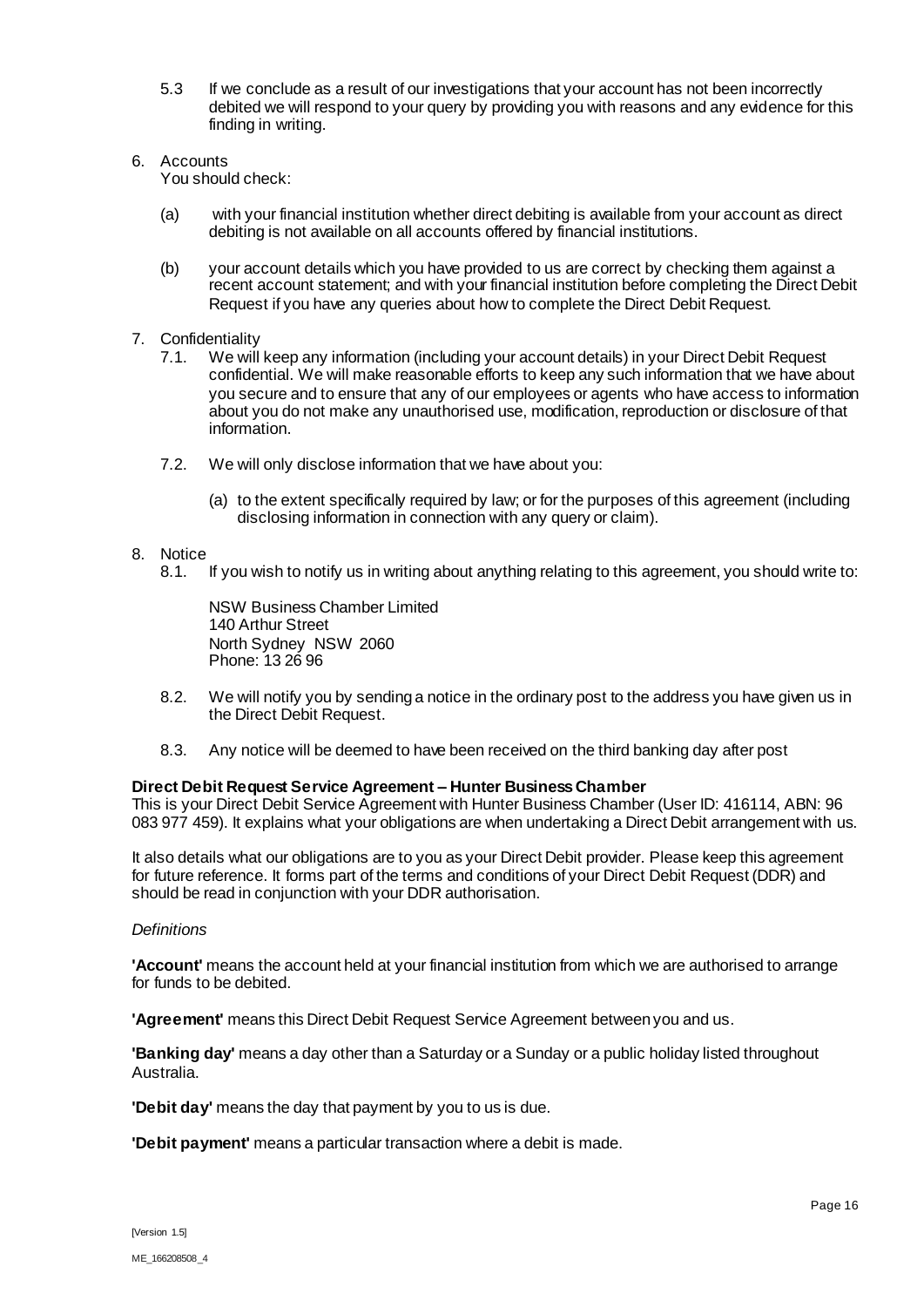**'Direct debit'** request means the Direct Debit Request between us and you.

**'Us'** or **'we'** means Hunter Business Chamber (the Debit User) you have authorised by requesting a Direct Debit Request.

**'You'** means the customer who has signed or authorised by other means the Direct Debit Request.

**'Your financial institution'** means the financial institution nominated by you on the DDR at which the account is maintained.

- 1. Debiting your account
	- 1.1. By signing a Direct Debit Request or by providing us with a valid instruction, you have authorised us to arrange for funds to be debited from your account. You should refer to the Direct Debit Request and this agreement for the terms of the arrangement between us and you.
	- 1.2. We will only arrange for funds to be debited from your account as authorised in the Direct Debit Request or

We will only arrange for funds to be debited from your account if we have sent to the address nominated by you in the Direct Debit Request, a billing advice which specifies the amount payable by you to us and when it is due

- 1.3. If the debit day falls on a day that is not a banking day, we may direct your financial institution to debit your account on the following banking day. If you are unsure about which day your account has or will be debited you should ask your financial institution.
- 2. Amendments by us
	- 2.1. We may vary any details of this agreement or a Direct Debit Request at any time by giving you at least fourteen (14) days written notice.
- 3. Amendments by you
	- 3.1. You may change, stop or defer a debit payment, or terminate this agreement by providing us with at least 30 days notification by writing to:

Hunter Business Chamber PO Box 607 Hamilton NSW 2303

Or by telephoning us on 4969 9600 during business hours.

The full balance is payable IMMEDIATELY if you cancel your periodic payment option.

- 4. Your obligations
	- 4.1. It is your responsibility to ensure that there are sufficient clear funds available in your account to allow a debit payment to be made in accordance with the Direct Debit Request.
	- 4.2. If there are insufficient clear funds in your account to meet a debit payment:
		- (a) you may be charged a fee and/or interest by your financial institution;
		- (b) you may also incur fees or charges imposed or incurred by us; and
		- (c) you must arrange for the debit payment to be made by another method or arrange for sufficient clear funds to be in your account by an agreed time so that we can process the debit payment.
	- 4.3 You should check your account statement to verify that the amounts debited from your account are correct.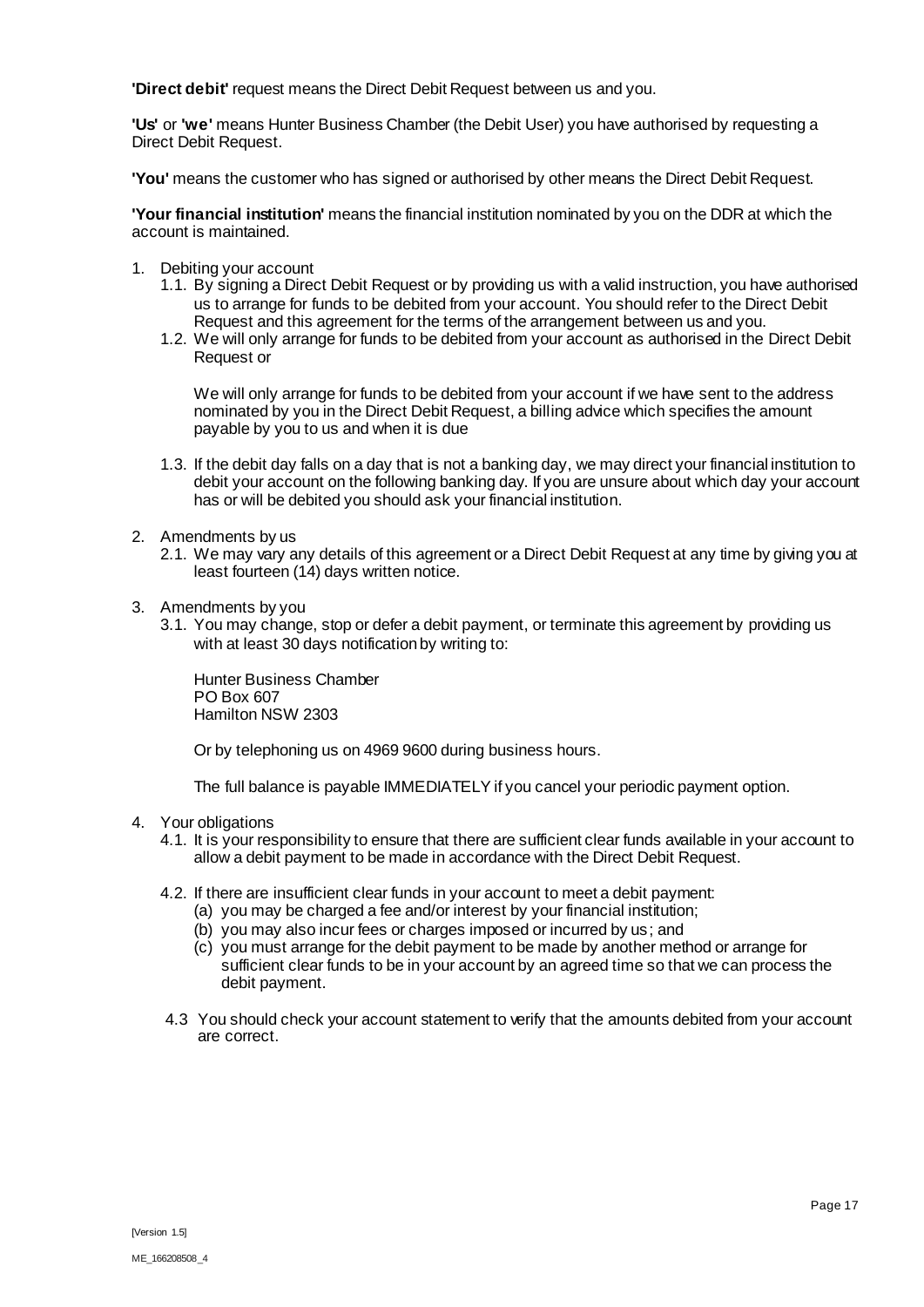- 5 Dispute
	- 5.1 If you believe that there has been an error in debiting your account, you should notify us directly on 02 4969 9600 and confirm that notice in writing with us as soon as possible so that we can resolve your query more quickly. Alternatively you can take it up directly with your financial institution.
	- 5.2 If we conclude as a result of our investigations that your account has been incorrectly debited we will respond to your query by arranging for your financial institution to adjust your account (including interest and charges) accordingly.

We will also notify you in writing of the amount by which your account has been adjusted.

5.3 If we conclude as a result of our investigations that your account has not been incorrectly debited we will respond to your query by providing you with reasons and any evidence for this finding in writing.

### 6 Accounts

You should check:

- a) with your financial institution whether direct debiting is available from your account as direct debiting is not available on all accounts offered by financial institutions.
- b) your account details which you have provided to us are correct by checking them against a recent account statement; and with your financial institution before completing the Direct Debit Request if you have any queries about how to complete the Direct Debit Request.
- 7. Confidentiality
	- 7.1. We will keep any information (including your account details) in your Direct Debit Request confidential. We will make reasonable efforts to keep any such information that we have about you secure and to ensure that any of our employees or agents who have access to information about you do not make any unauthorised use, modification, reproduction or disclosure of that information.
	- 7.2. We will only disclose information that we have about you:
		- a) to the extent specifically required by law; or for the purposes of this agreement (including disclosing information in connection with any query or claim).

### 8. Notice

8.1. If you wish to notify us in writing about anything relating to this agreement, you should write to:

Hunter Business Chamber PO Box 607 Hamilton NSW 2303 Phone: 02 4969 9600

- 8.2. We will notify you by sending a notice in the ordinary post to the address you have given us in the Direct Debit Request.
- 8.3. Any notice will be deemed to have been received on the third banking day after post

### **Privacy**

Our Privacy Policy is part of these Conditions of Use and sets out information which we will gather about your use of the Site and how we may use that information. We also describe the limited circumstances in which we may disclose that information to other persons. Please read and consider the Privacy Policy before accepting (or declining) the terms and conditions in this User Agreement. By accepting these Terms and Conditions you accept the terms and conditions of the Privacy Policy and agree to act in accordance with it when using the Site.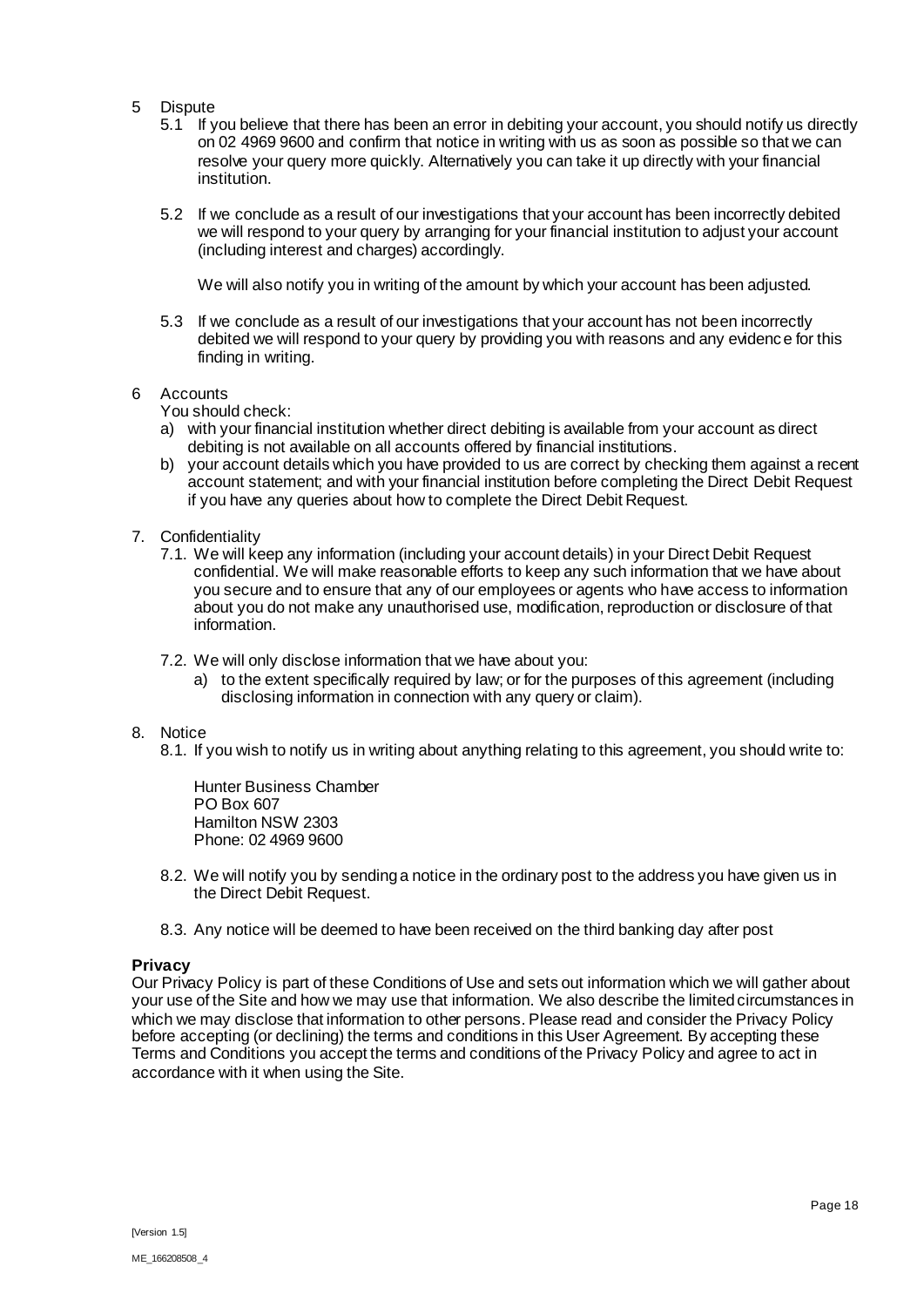# **Your Personal Information**

While using the Site you may be given the opportunity to enter or provide information or content. This content may be about yourself or it may be part of the registration details required to gain access to a part of the Site. Also, you may be given an opportunity to post information, for example, on a bulletin board, email list or messaging service within the Site. Your personal information includes any information you provide to us or other users while using the Site or through any other service we provide (Personal Information).

You must ensure that Personal Information and any information you provide in relation to your use of the Site:

- a) is true;
- b) does not infringe any third party's copyright, patent, trade mark, trade secret or other proprietary rights or rights of publicity or privacy;
- c) does not breach any other law, such as the law of defamation, obscenity or against vilification and discrimination;
- d) does not interfere with another user's use or enjoyment of the Site; and
- e) does not contain any computer viruses.

We will only use Personal Information in accordance with these Terms and Conditions and the Privacy Policy. By accepting these Terms and Conditions, you also consent to certain collection, use and disclosure of your Personal Information in accordance with the Privacy Policy You acknowledge and agree that we may take any action with respect to your Personal Information if we deem it necessary or appropriate in our sole discretion: for example, if we believe your Personal Information may create any liability for us.

### **Links**

Parts of the Site may have links through to webpages not controlled, associated or affiliated with us. We are in no way responsible for any content appearing on such a webpage. The fact that a link to such a webpage may be included on the Site does not mean that we in any way endorse, promote or are associated or affiliated with that site or any of that site's content.

### **Intellectual Property**

All text, graphics, software on the Site, including where included in advertisements (Content), is our copyright material unless indicated otherwise. We and our suppliers may have trade marks (both registered and unregistered) subsisting in the Content. The Content is protected by relevant intellectual property laws.

We authorise you to use and distribute the Content strictly for your own personal and internal business use only. You are not otherwise authorised to modify, copy, republish, frame, adapt or distribute this Content without our written permission.

### **Information on the Site**

In preparing the Site, we rely on information supplied by external sources. Please read our Disclaimer statement in relation to this information before accepting (or declining) these Conditions of Use. Our Disclaimer is part of these Conditions of Use.

# **Breach and termination**

If you breach these Conditions of Use (including the non-payment of fees) we may temporarily suspend or permanently prevent your access to all or certain parts of the Site. This is in addition to other remedies at law.

### **Limitation of Liability**

We do not guarantee continuous, uninterrupted or secure access to the Site and operation of the Site may be interfered with by numerous factors outside of our control.

Except as provided by law, we provide the Site "as is" and without any warranty or condition, express or implied. To the maximum extent permitted by law, we specifically disclaim the implied warranties of title, merchantability, fitness for a particular purpose and non-infringement. We will not be liable for any lost